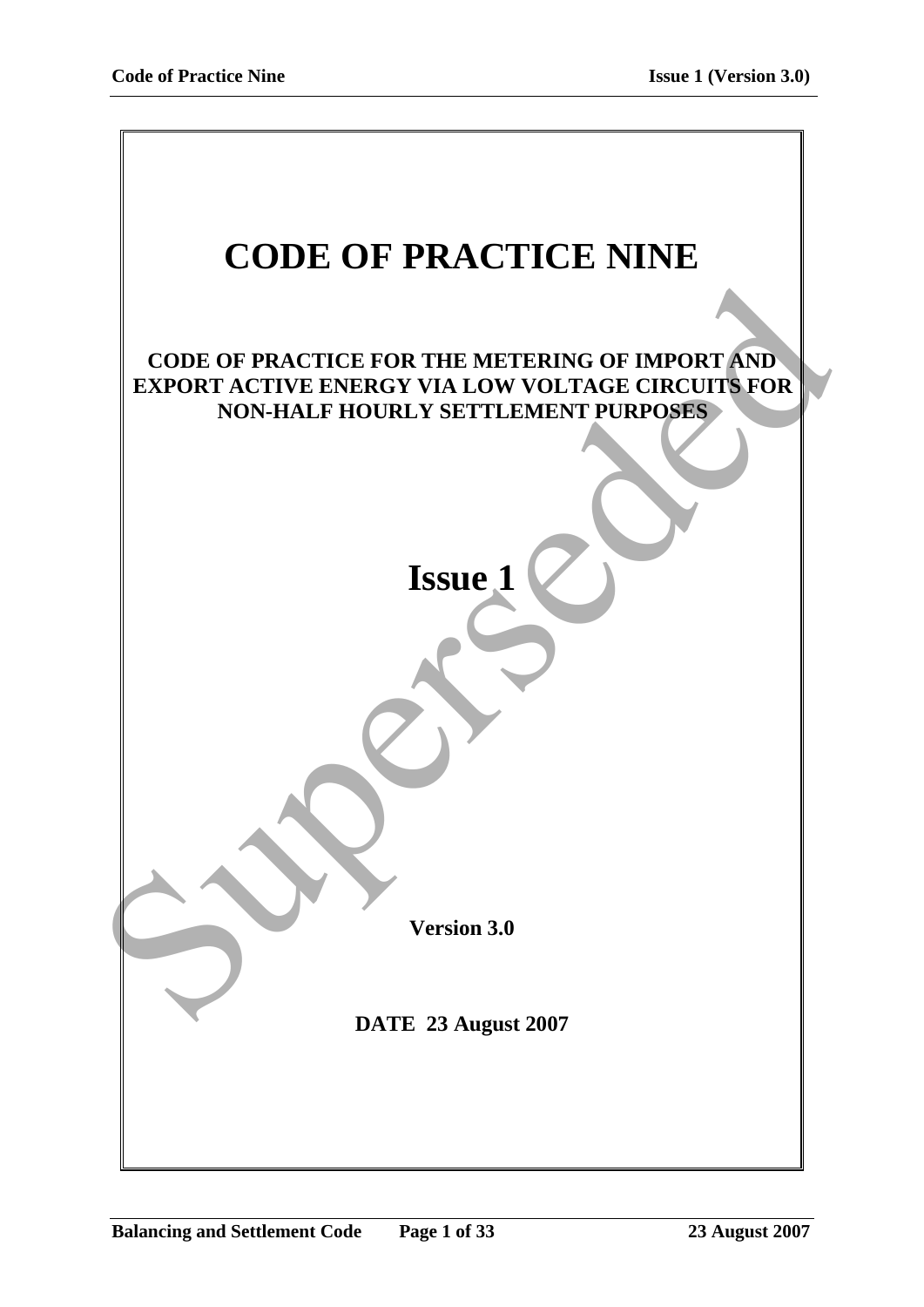# **Code of Practice Nine**

## **CODE OF PRACTICE FOR THE METERING OF IMPORT AND EXPORT ACTIVE ENERGY VIA LOW VOLTAGE CIRCUITS FOR NON-HALF HOURLY SETTLEMENT PURPOSES**

- 1. Reference is made to the Balancing and Settlement Code for the Electricity Industry in Great Britain and, in particular, to the definitions of "Code of Practice" in Annex X.1 thereof.
- 2. This is Code of Practice Nine Issue 1, Version 3.0
- 3. This Code of Practice shall apply to Metering Systems comprising Metering Equipment that is subject to the requirements of Section L of the Balancing and Settlement Code.
- 4. This Code of Practice is to be effective from 23 August 2007.
- 5. This Code of Practice has been approved by the Panel.

For and on behalf of the Panel.

\_\_\_\_\_\_\_\_\_\_\_\_\_\_\_\_\_\_\_\_\_\_\_\_\_\_\_\_\_\_\_\_\_\_\_\_\_\_\_

**Intellectual Property Rights and Copyright** - This document contains materials the copyright and other intellectual property rights in which are vested in ELEXON Limited or which appear with the consent of the copyright owner. These materials are made available for you to review and to copy for the purposes of your establishment or operation of or participation in electricity trading arrangements under the Balancing and Settlement Code ("BSC"). All other commercial use is prohibited. Unless you are a person having such an interest in electricity trading under the BSC you are not permitted to view, download, modify, copy, distribute, transmit, store, reproduce or otherwise use, publish, licence, transfer, sell or create derivative works (in whatever format) from this document or any information obtained from this document otherwise than for personal academic or other non-commercial purposes. All copyright and other proprietary notices contained in the original material must be retained on any copy that you make. All other rights of the copyright owner not expressly dealt with above are reserved. Create Britain and, in particular, to the definitions of "Code of Practice" in Annex X.1<br>
This is Code of Practice Shall apply to Metering Systems comprising Metering Equipment<br>
3. This Code of Practice Shall apply to Met

Disclaimer - No representation, warranty or guarantee is made that the information provided is accurate, current or complete. Whilst care is taken in the collection and provision of this information, ELEXON Limited will not be liable for any errors, omissions, misstatements or mistakes in any information or damages resulting from the use of this information or any decision made or action taken in reliance on this information.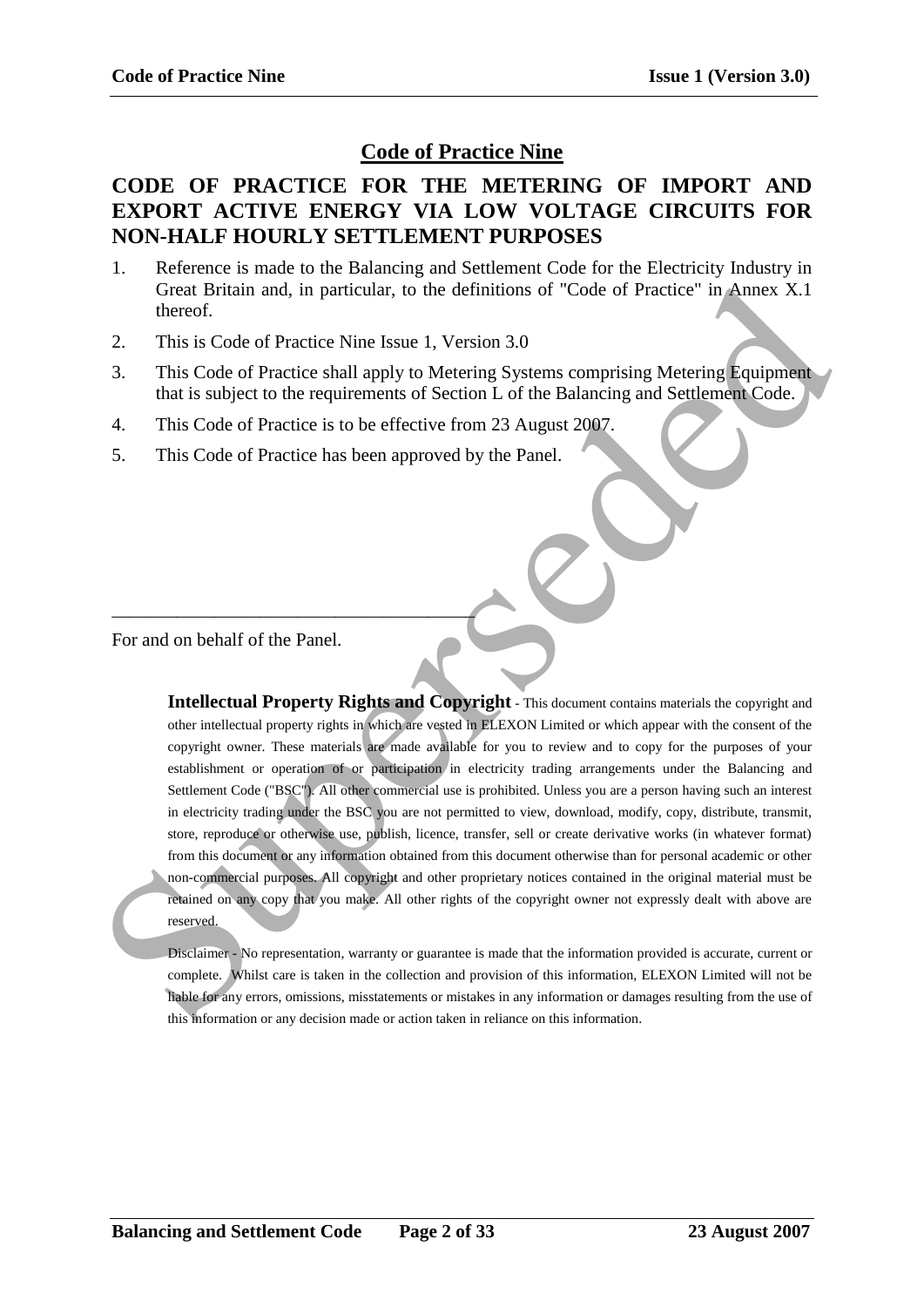| <b>ISSUE</b> | <b>DATE</b>                       | <b>VERSION</b> | <b>CHANGES</b>                                    | <b>AUTHOR</b> | <b>APPROVED</b> |
|--------------|-----------------------------------|----------------|---------------------------------------------------|---------------|-----------------|
| $\mathbf{1}$ | 1 April<br>2004                   | 1.00           | First Approved Issue                              | <b>COPEG</b>  |                 |
| $\mathbf{1}$ | <b>BETTA</b><br>Effective<br>Date | 2.0            | BETTA 6.3 for the<br>SVA February 2005<br>Release | <b>BSCCo</b>  | SVG/48/004      |
| $\mathbf 1$  | 23 August<br>2007                 | 3.0            | P197 Release                                      | <b>BSCCo</b>  | P/115/04        |
|              |                                   |                |                                                   |               |                 |

## AMENDMENT RECORD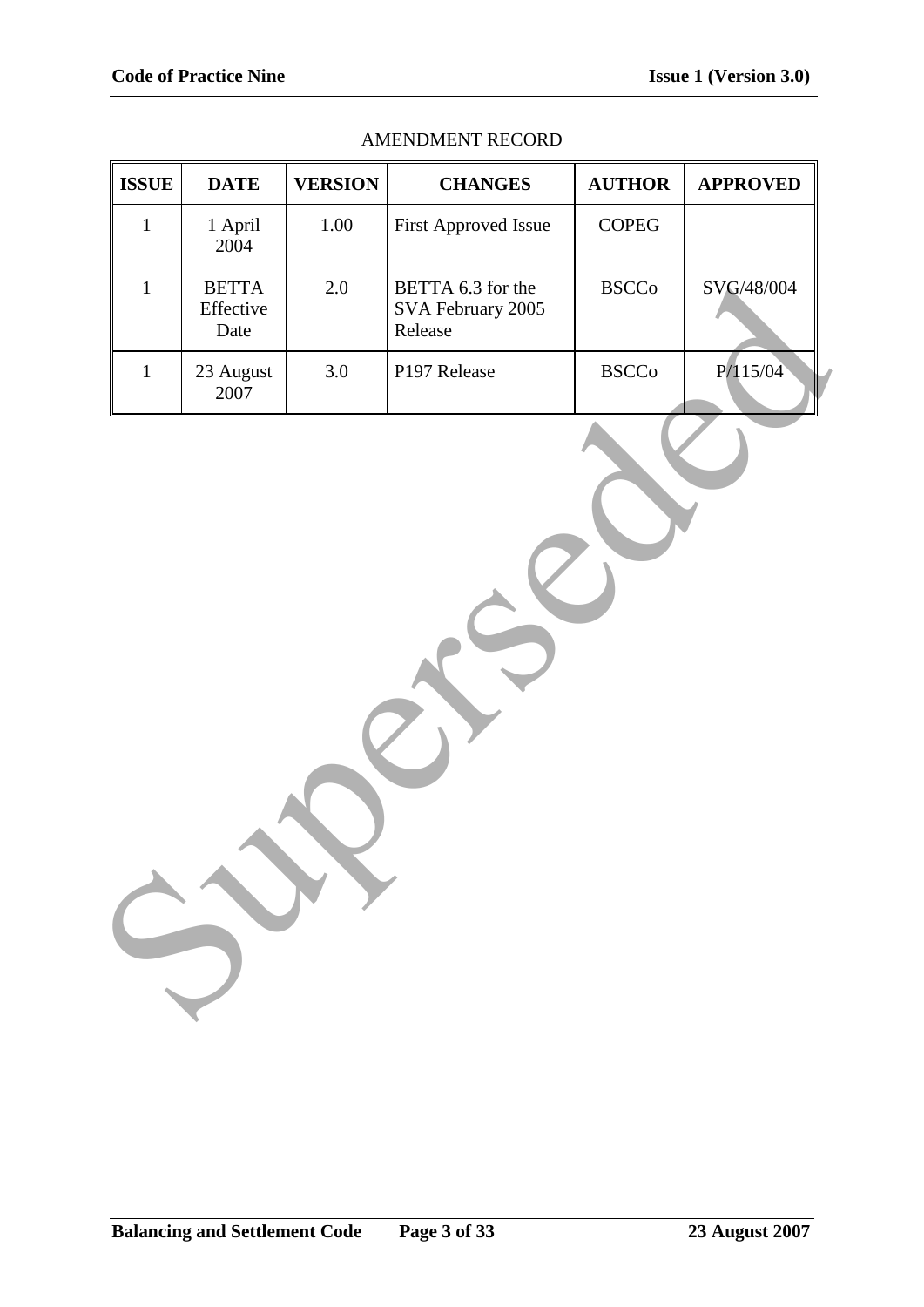# CODE OF PRACTICE FOR THE METERING OF IMPORT AND EXPORT ACTIVE ENERGY VIA LOW VOLTAGE CIRCUITS FOR NON-HALF HOURLY SETTLEMENT PURPOSES

| 1.           |        |                                                                       |  |  |
|--------------|--------|-----------------------------------------------------------------------|--|--|
| 2.           |        |                                                                       |  |  |
| 3.           |        |                                                                       |  |  |
| 3.1          |        |                                                                       |  |  |
| 3.2          |        |                                                                       |  |  |
| 3.3          |        |                                                                       |  |  |
| 3.4          |        |                                                                       |  |  |
| 3.5          |        |                                                                       |  |  |
| 3.6          |        |                                                                       |  |  |
| 3.7          |        |                                                                       |  |  |
| 3.8          |        |                                                                       |  |  |
| 3.9<br>3.10  |        |                                                                       |  |  |
| 3.11         |        |                                                                       |  |  |
| 3.12         |        |                                                                       |  |  |
| 3.13         |        |                                                                       |  |  |
| 3.14         |        |                                                                       |  |  |
| 3.15         |        |                                                                       |  |  |
| 3.16         |        |                                                                       |  |  |
| 3.17         |        |                                                                       |  |  |
| 3.18         |        |                                                                       |  |  |
| 3.19         |        |                                                                       |  |  |
| $\mathbf{4}$ |        |                                                                       |  |  |
| 4.1          |        |                                                                       |  |  |
|              | 4.1.1  |                                                                       |  |  |
| 4.2          |        |                                                                       |  |  |
|              | 4.2.1  |                                                                       |  |  |
|              | 4.2.2  |                                                                       |  |  |
|              | 4.2.3  |                                                                       |  |  |
|              | 4.2.4  |                                                                       |  |  |
|              | 4.2.5  |                                                                       |  |  |
|              | 4.2.6  |                                                                       |  |  |
| 5.           |        | <b>MEASUREMENT CRITERIA - CURRENT TRANSFORMER OPERATED METERS  16</b> |  |  |
| 5.1          |        |                                                                       |  |  |
|              | 5.1.1  |                                                                       |  |  |
| 5.2          |        |                                                                       |  |  |
|              | 5.2.1  |                                                                       |  |  |
|              | 5.2.2  |                                                                       |  |  |
|              | 5.2.3  |                                                                       |  |  |
|              | 5.2.4  |                                                                       |  |  |
|              | 5.2.5  |                                                                       |  |  |
|              | 5.2.6  |                                                                       |  |  |
|              | 5.2.7  |                                                                       |  |  |
|              | 5.2.8  |                                                                       |  |  |
|              |        |                                                                       |  |  |
| 5.2.9        |        |                                                                       |  |  |
|              | 5.2.10 |                                                                       |  |  |
| 6.           |        |                                                                       |  |  |
| 6.1          |        |                                                                       |  |  |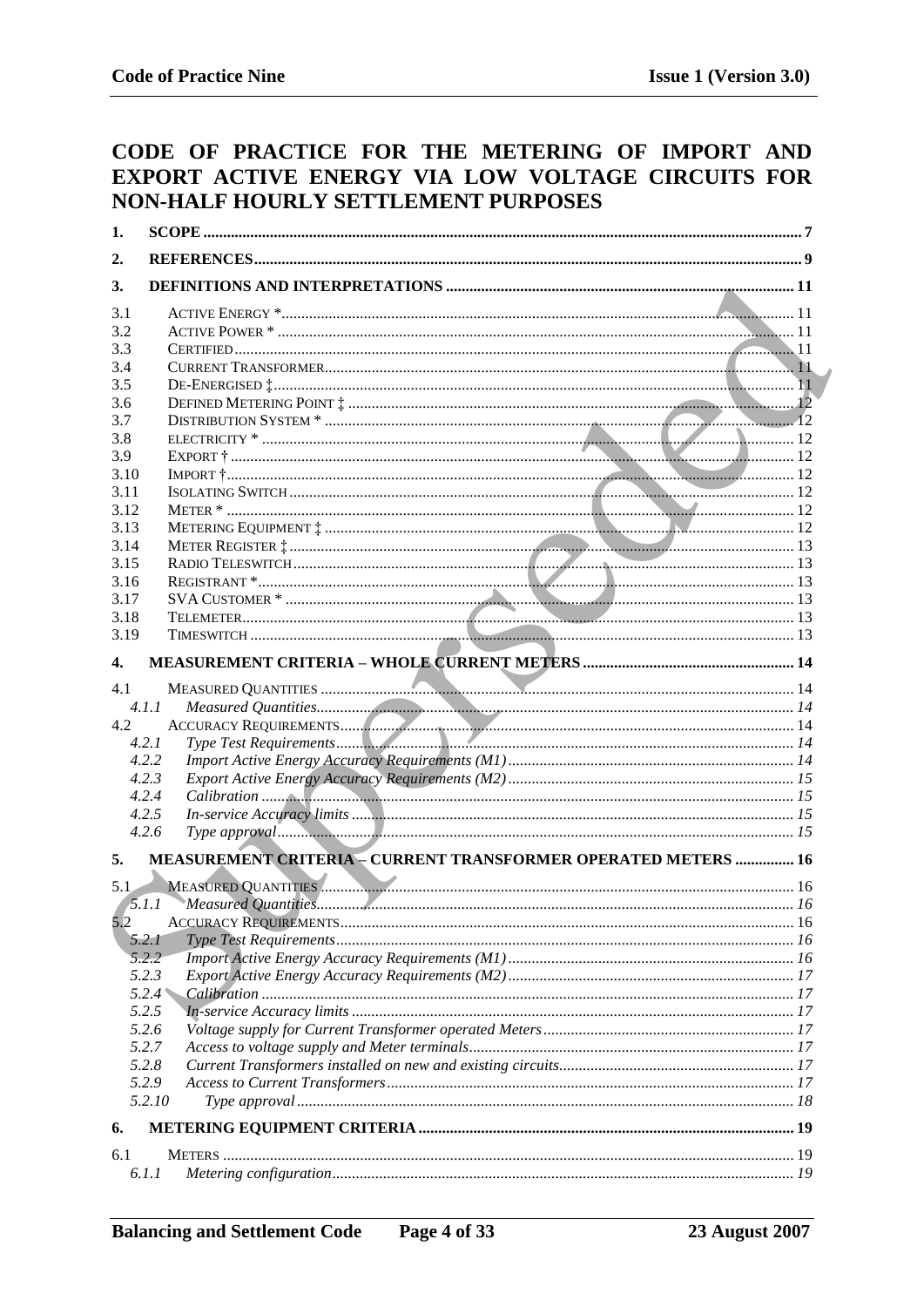| 6.2   |                                                                                 |  |
|-------|---------------------------------------------------------------------------------|--|
| 6.3   |                                                                                 |  |
| 6.3.1 |                                                                                 |  |
| 6.3.2 | Displays 21                                                                     |  |
| 6.3.3 |                                                                                 |  |
| 6.3.4 |                                                                                 |  |
| 6.3.5 |                                                                                 |  |
| 7.    |                                                                                 |  |
| 7.1   |                                                                                 |  |
| 7.2   |                                                                                 |  |
| 7.3   |                                                                                 |  |
| 8.    |                                                                                 |  |
| 8.1   |                                                                                 |  |
| 8.1.1 |                                                                                 |  |
| 8.1.2 |                                                                                 |  |
| 8.2   | MULTI-RATE WHOLE CURRENT METER - WHERE THE SVA CUSTOMER'S INSTALLATION DOES NOT |  |
|       |                                                                                 |  |
| 8.2.1 |                                                                                 |  |
| 8.3   |                                                                                 |  |
| 8.3.1 |                                                                                 |  |
| 8.3.2 |                                                                                 |  |
| 8.3.3 |                                                                                 |  |
| 8.4   |                                                                                 |  |
| 8.4.1 |                                                                                 |  |
| 8.4.2 | Interface between Meter Operator Agent and Distribution System Operator 30      |  |
| 8.4.3 |                                                                                 |  |
| 9.    |                                                                                 |  |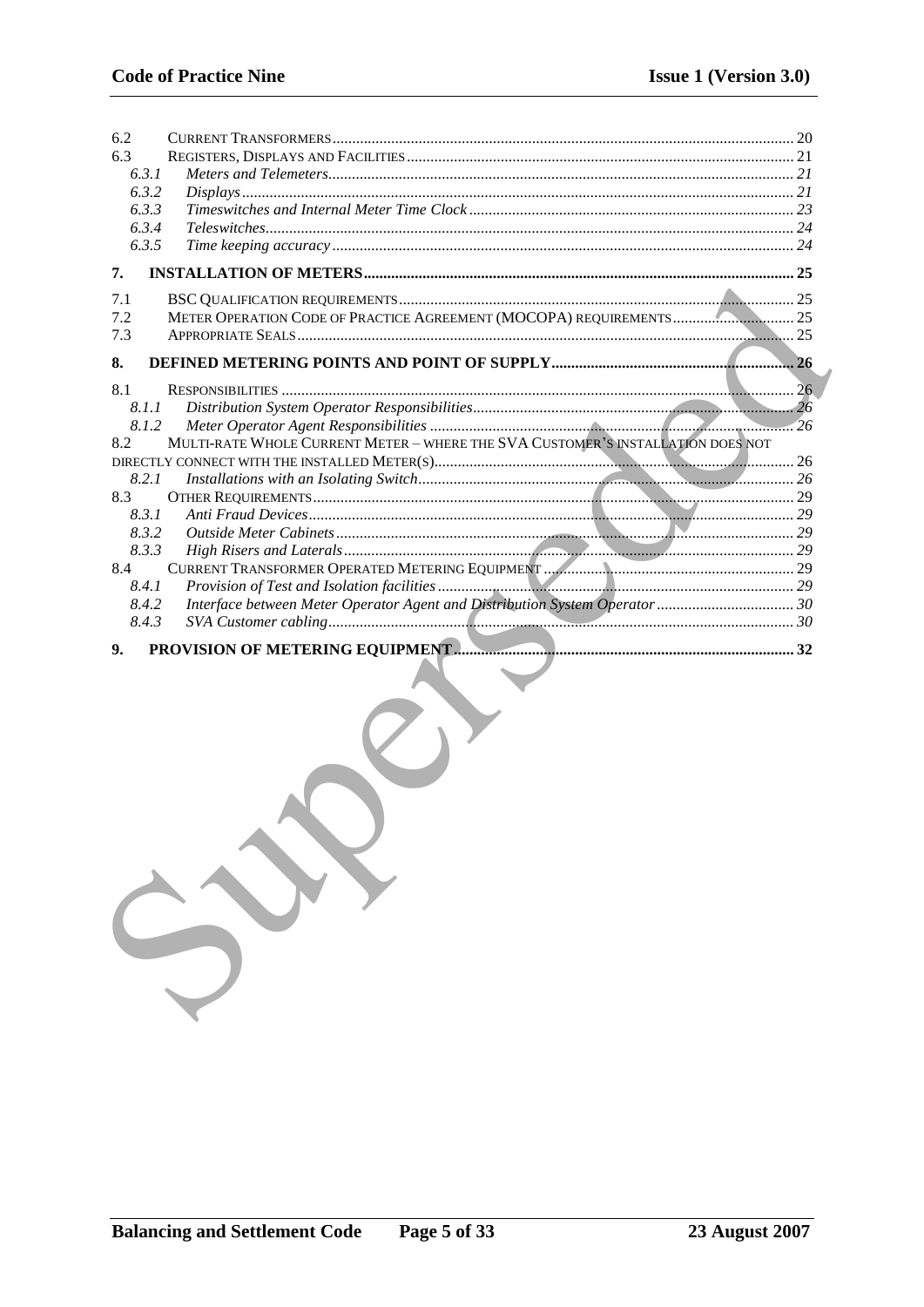#### **FOREWORD**

This Code of Practice defines the minimum requirements for whole current and transformer operated Metering Equipment at the Defined Metering Point for the measurement of Import and Export Active Energy via low voltage circuits for Non-Half Hourly Settlement purposes.

BSCCo shall retain copies of, inter alia, the Code of Practice together with copies of all documents referred to in them, in accordance with the provisions of the Balancing and Settlement Code (the Code). Superman Code the Code.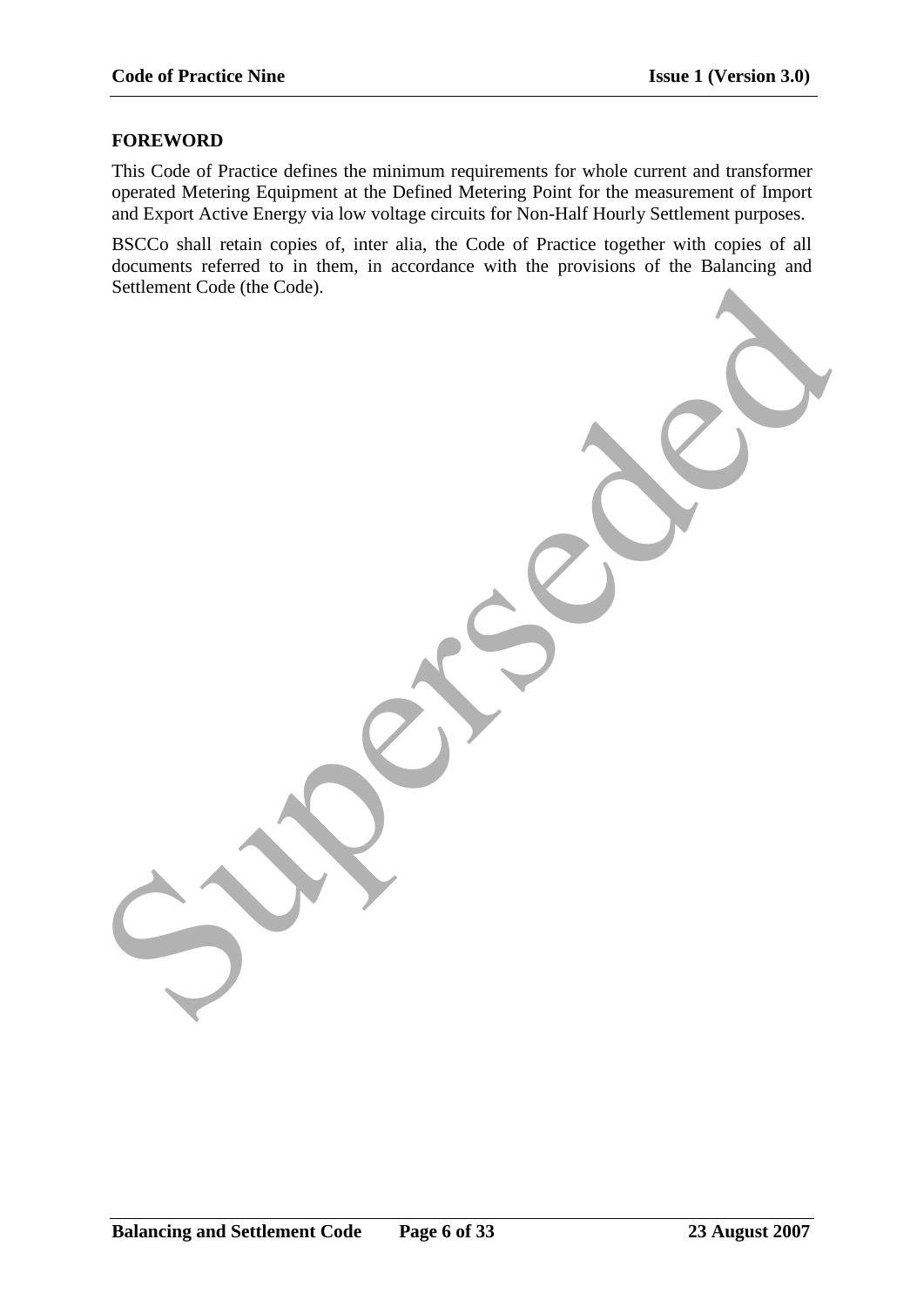# **1. SCOPE**

This Code of Practice states the practices that shall be employed and the facilities that shall be provided for the measurement and recording of the quantities required for Settlement and other purposes. This Code of Practice does not currently cover the measurement of gross generation.

This Code of Practice specifically applies to whole current and transformer operated Metering Equipment to be installed **FOR THE METERING OF IMPORT AND EXPORT ACTIVE ENERGY VIA LOW VOLTAGE CIRCUITS FOR NON-HALF HOURLY SETTLEMENT PURPOSES.**

This Code of Practice only applies to whole current and current transformer operated Metering Equipment for Import and Export Active Energy measured in kWh. No provision is made for the measurement of Reactive or Apparent Energy or any Maximum Demand.

The following areas are not specified within this Code of Practice:

MOA arrangements where more than one MOA exists at a Site;

Prepayment Metering;

Complex Tariff Arrangements;

Revenue Protection/Security; and

Data Communications.

This Code of Practice defines the extent of Metering Equipment to be installed by a Meter Operator Agent in fulfilling its role in the installation and maintenance of equipment for Non-Half Hourly Settlement purposes.

This Code of Practice derives force from the Balancing and Settlement Code, and in particular the metering provisions contained in Section L, to which reference should be made. It should also be read in conjunction with the relevant BSC Procedures.

This Code of Practice does not contain the calibration, testing and commissioning requirements for Metering Equipment used for Settlement purposes. These requirements are detailed in Code of Practice Four - "Code of Practice for Calibration, Testing and Commissioning Requirements for Metering Equipment for Settlement Purposes". This Code of Practice specifically applies to whole current and annisomic operation<br>THETELENES CONFIGURATION EXPLORED MODEL AND EXPLORE MONEMATION EXPLORED ACTIVE EXERCIVITY SETTLEMENT PURPORES.<br>
This Code of Practice only

Dispensations from the requirements of this Code of Practice may be sought in accordance with the Balancing and Settlement Code and BSC Procedure BSCP32.

In the event of an inconsistency between the provisions of this Code of Practice and the Balancing and Settlement Code, the provisions of the Balancing and Settlement Code shall prevail.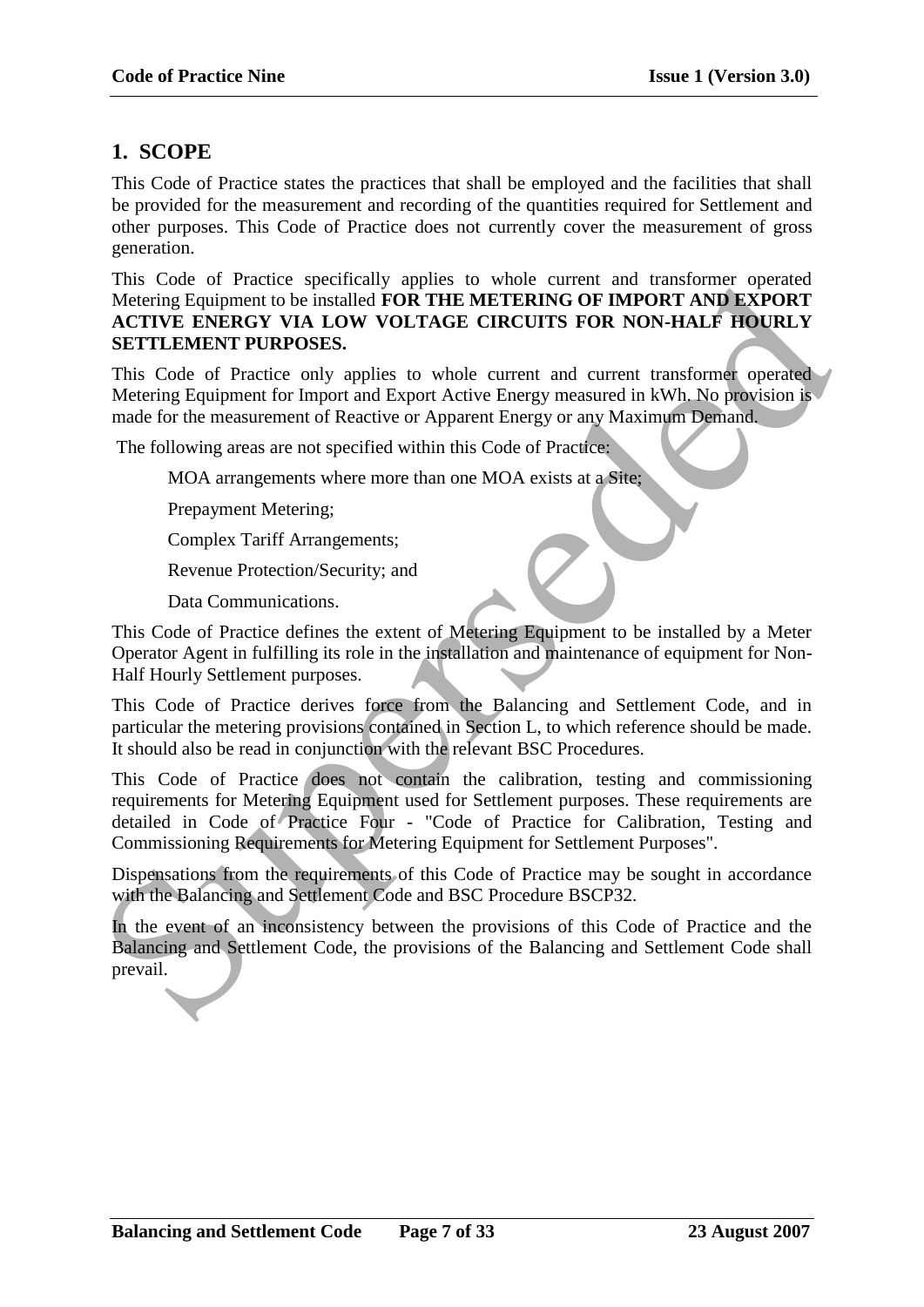Compliance with this Code of Practice may be attained by the use one of the following techniques:

Superseded

- (i) a single Meter containing measuring elements for Import and Export ; or
- (ii) two separate Meters containing a single measuring element for each of Import and Export.

**Balancing and Settlement Code Page 8 of 33 23 August 2007**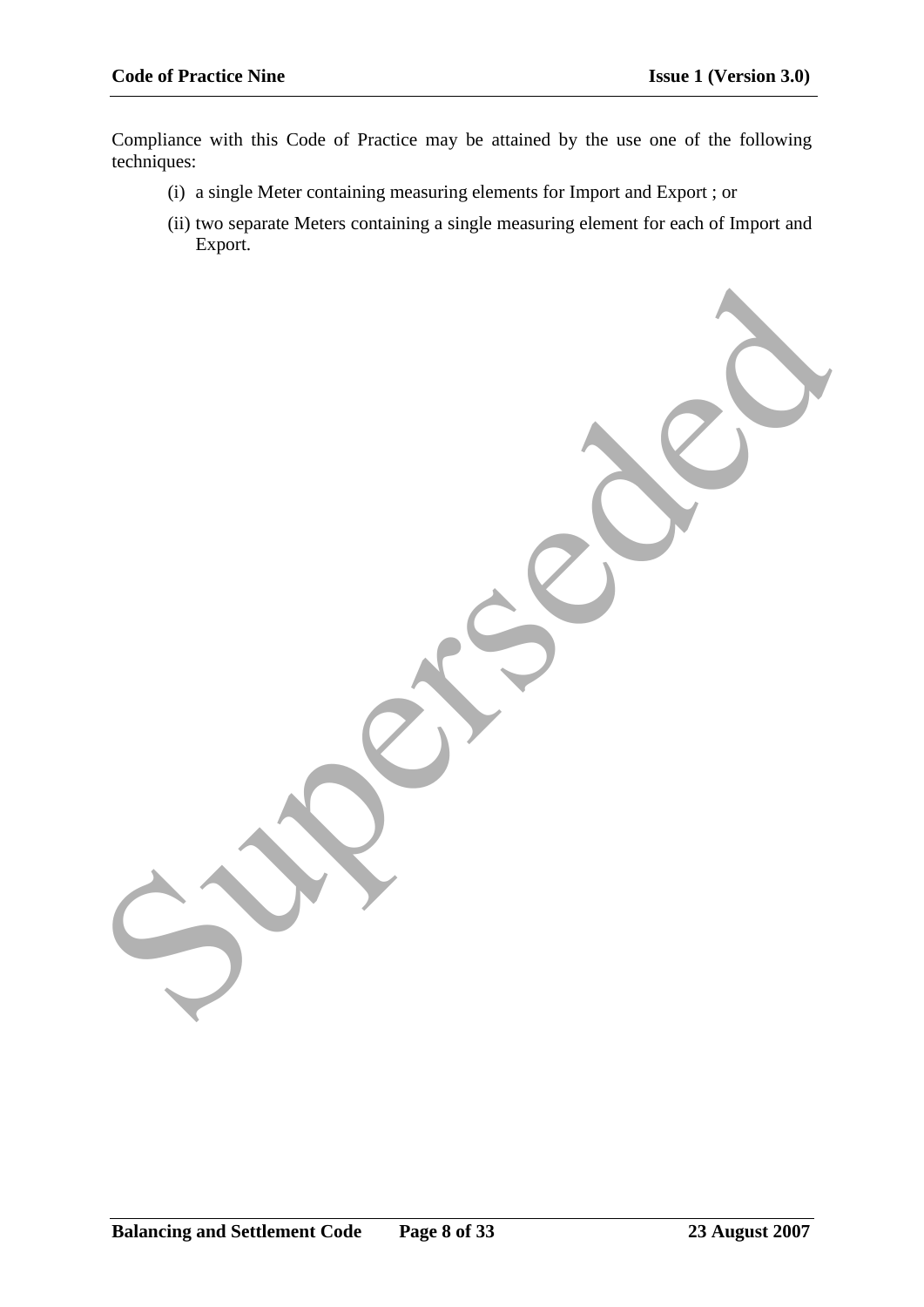## **2. REFERENCES**

The following documents are referred to in the text:-

| Electricity metering equipment (a.c.)                                                                                                  |
|----------------------------------------------------------------------------------------------------------------------------------------|
| Specification for time switches for tariff and<br>load control.                                                                        |
| 'Code of Practice for Design of Alternating<br><b>Current Watt-Hour Meters for Active Energy</b><br>(Classes 1 and 2)'                 |
| 'Electricity Meters. Alternating current single<br>phase watt-hour Telemeters of accuracy class 1<br>or $2.7$                          |
| 'Instrument Transformers - Part 1: Current<br>Transformers'                                                                            |
| Timeswitches, restricted hour and time of day<br>tariffs.                                                                              |
| 'Section X; Annex X-1 and Sections L and S'<br>'See BSC Section H 1.3.2 (a) – Code<br><b>Subsidiary Documents'</b>                     |
| 'Code of Practice for Calibration, Testing and<br>Commissioning Requirements for Metering<br><b>Equipment for Settlement Purposes'</b> |
| Schedule 7, as amended by Schedule 1, to the<br>Competition and Services (Utilities) Act 1992.'                                        |
| 'The Electricity Safety, Quality and Continuity<br>Regulations 2002'                                                                   |
| The Meters (Approval of Pattern or<br>Construction and Manner of Installation)<br>Regulations 1998.                                    |
| 'Electricity – The Meters (Certification)<br>Regulations 1998.'                                                                        |
| 'Agreement between Meter Operators and<br>Distribution Businesses governing<br>arrangements for safety and technical<br>competence'    |
|                                                                                                                                        |

<sup>&</sup>lt;sup>1</sup> The Meter Operation Code of Practice Agreement is a voluntary agreement between Licenced Distribution System Operators and Meter Operator Agents.

<u>.</u>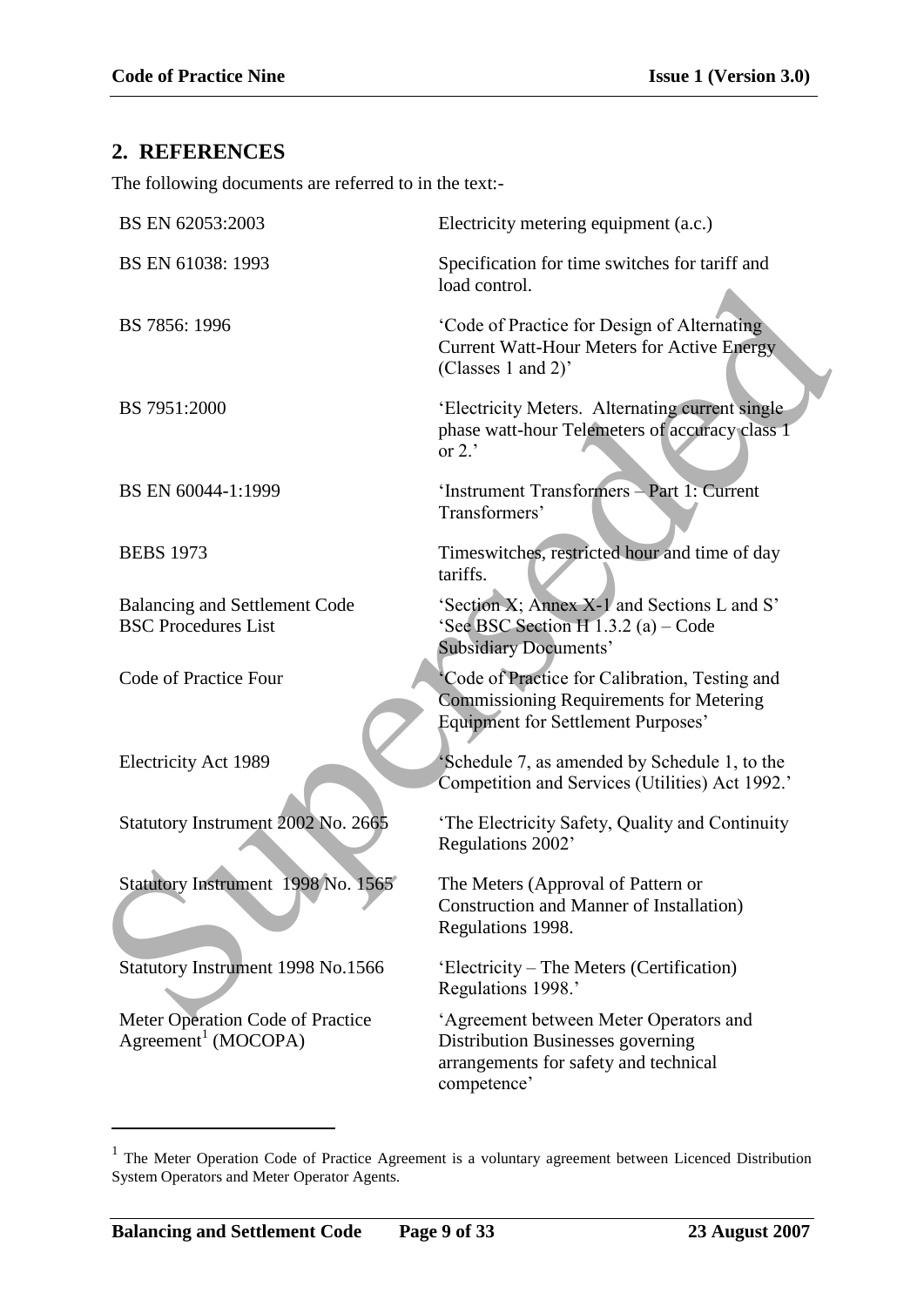BS 7647 (1993) "Specification for Radio Teleswitches for tariff and load control"

Utilities Act 2000 <br>
'Utilities Act 2000'

Superseded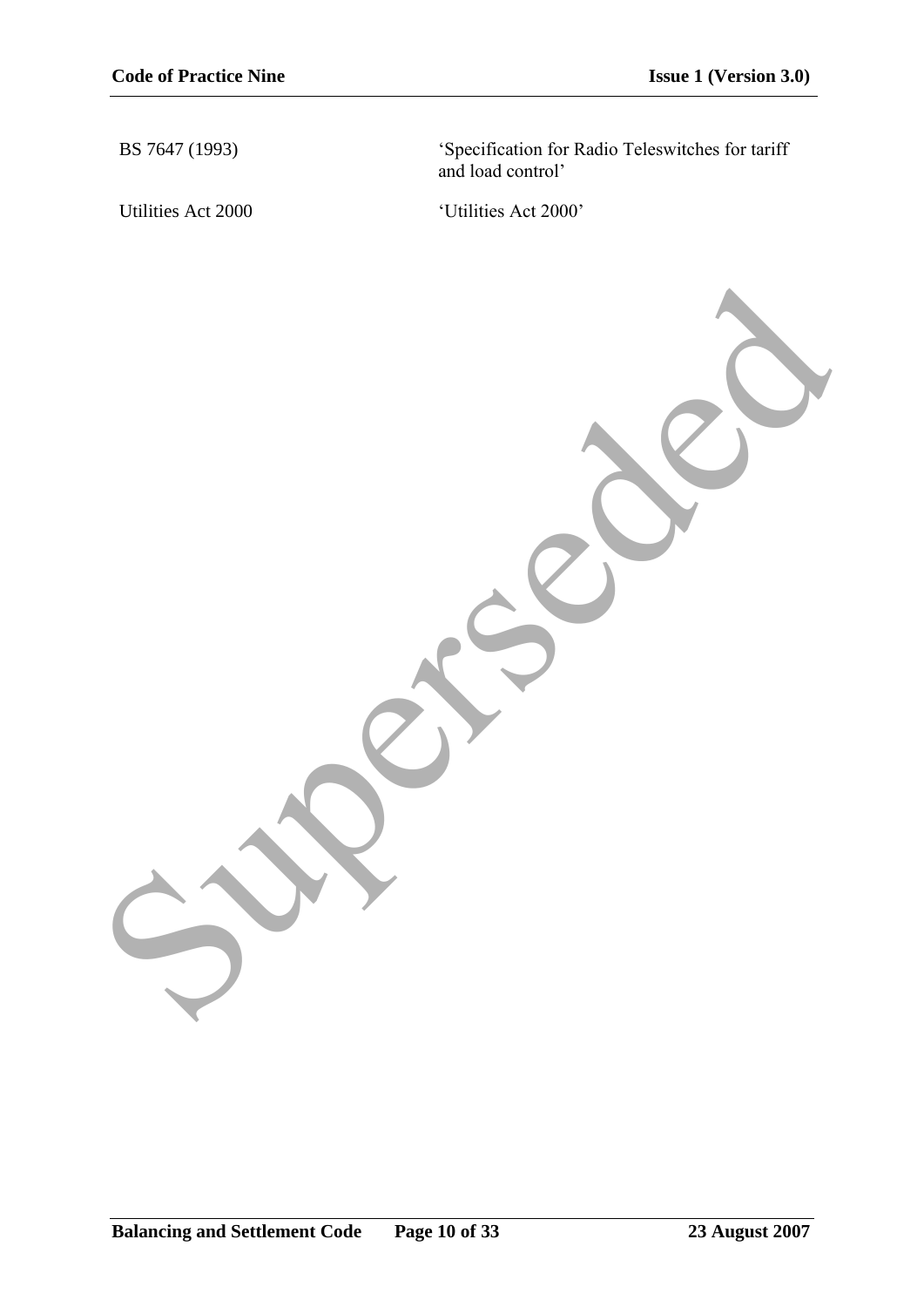# **3. DEFINITIONS AND INTERPRETATIONS**

Save as otherwise expressly provided herein, words and expressions used in this Code of Practice shall have the meanings attributed to them in the Balancing and Settlement Code and are included for the purpose of clarification.

Note: \* indicates definitions in the Balancing and Settlement Code.

Note:  $\dagger$  indicates definitions which supplement or complement those in the Balancing and Settlement Code.

Note: ‡ indicates definitions specific to this Code of Practice

3.1 Active Energy \*

Active Energy means the electrical energy produced, flowing or supplied by an electric circuit during a time interval, being the integral with respect to time of the instantaneous Active Power, measured in units of watt-hours or standard multiples thereof.

3.2 Active Power \*

Active Power means the product of voltage and the in-phase component of alternating current measured in units of watts and standard multiples thereof, that is:-

 $1,000$  Watts = 1 kW

 $1,000 \text{ kW} = 1 \text{ MW}$ 

3.3 Certified

Certified means a meter conforming with the Statutory Instrument, 1998 No.1566 "Electricity – The Meters (Certification) Regulations".

3.4 Current Transformer

A transformer for use with electrical measuring instruments, electrical protection and/or control equipment, for the transformation of current and in which the current in the secondary winding, in normal conditions of use, is substantially proportional to the current in the primary winding and different from it by an angle which approaches zero for an appropriate direction of the connections. Note:  $\dagger$  indicates definitions which supplement or complement those in the Baltancing and<br>
Settlement Code.<br>
Supersettic interactions specific to this Code of Practice<br>
Note:  $\dagger$  indicates definitions specific to this

# De-Energised  $\ddagger$

De-Energised means the temporary removal of the supply at a Defined Metering Point (e.g. the main circuit connections to the Licenced Distribution System Operator"s network are still made) such that all or part of the Metering Equipment is considered to be temporarily "inactive" for the purposes of Settlement. e.g. unoccupied premises where the incoming switchgear has been opened or the cut-out fuse(s) removed and any generation disconnected.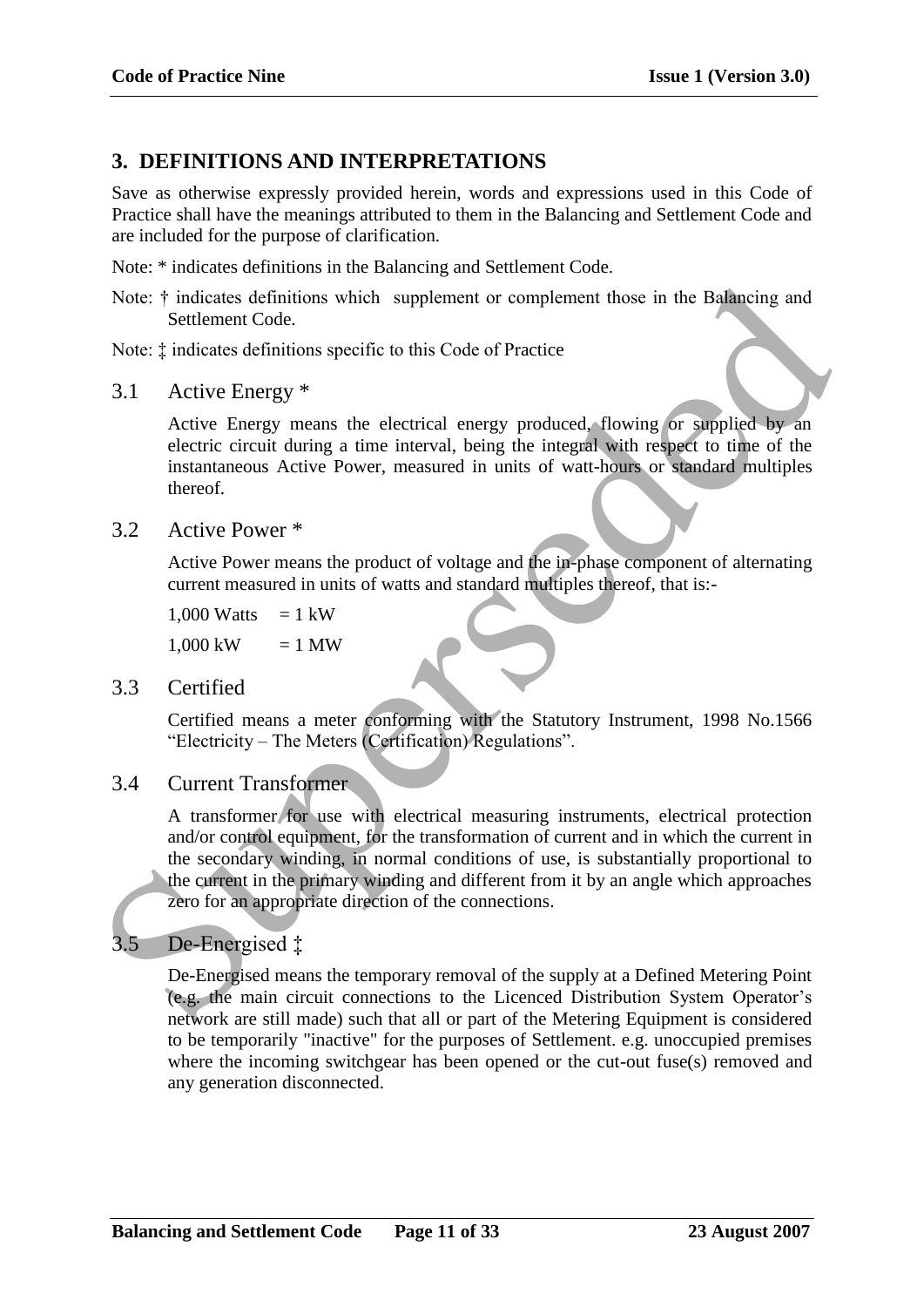## 3.6 Defined Metering Point ‡

Defined Metering Point means the physical location at which the overall accuracy requirements as stated in this Code of Practice are to be met. The Defined Metering Points are identified in section 8.

- 3.7 Distribution System \*
	- (i) any Public Distribution System; and

(ii) any other distribution system in Great Britain for which the condition is satisfied that all entry/exit points are subject to registration in SMRS pursuant to the provisions of the MRA; where:

(1) 'distribution system' has the meaning given or to be given to that term in section 4(4) of the Act, following amendment of the Act by section 28 of the Utilities Act 2000;

(2) 'entry/exit point' means a point at which electricity may flow on to or off such distribution system other than from or to the Transmission System or another such system or a Public Distribution System;

3.8 electricity \*

electricity means Active Energy and Reactive Energy.

3.9 Export †

Export means, for the purpose of this Code of Practice, a net Active Energy flow towards the Transmission System. (i.e. At a Customer's premises, a power flow away from the Customer's installation.) (i) any Public Distribution System; and<br>
(ii) any other distribution system in Great Britain for which the condition is<br>
sustisfied that all entry/exit points are subject to registration in SMRS pursuant to the<br>
provision

3.10 Import †

Import means, for the purposes of this Code of Practice, a net Active Energy flow away from the Transmission System. (i.e. At a Customer's premises, a power flow towards the Customer's installation.)

## 3.11 Isolating Switch

means a switch located between a Meter and customer"s fuse box and providing a means of isolating the electricity supply to the customer"s fuse box and which may be operated by the customer or their electrical contractor.

3.12 Meter \*

Meter means a device for measuring Active Energy and/or Reactive Energy.

## 3.13 Metering Equipment ‡

Metering Equipment means Meters, Telemeters, Timeswitches, Radio Teleswitches, Isolating Switches, connector blocks, test terminal blocks, measurement transformers (voltage, current or combination units), metering protection equipment including alarms, circuitry, associated Communications Equipment and Outstation and wiring.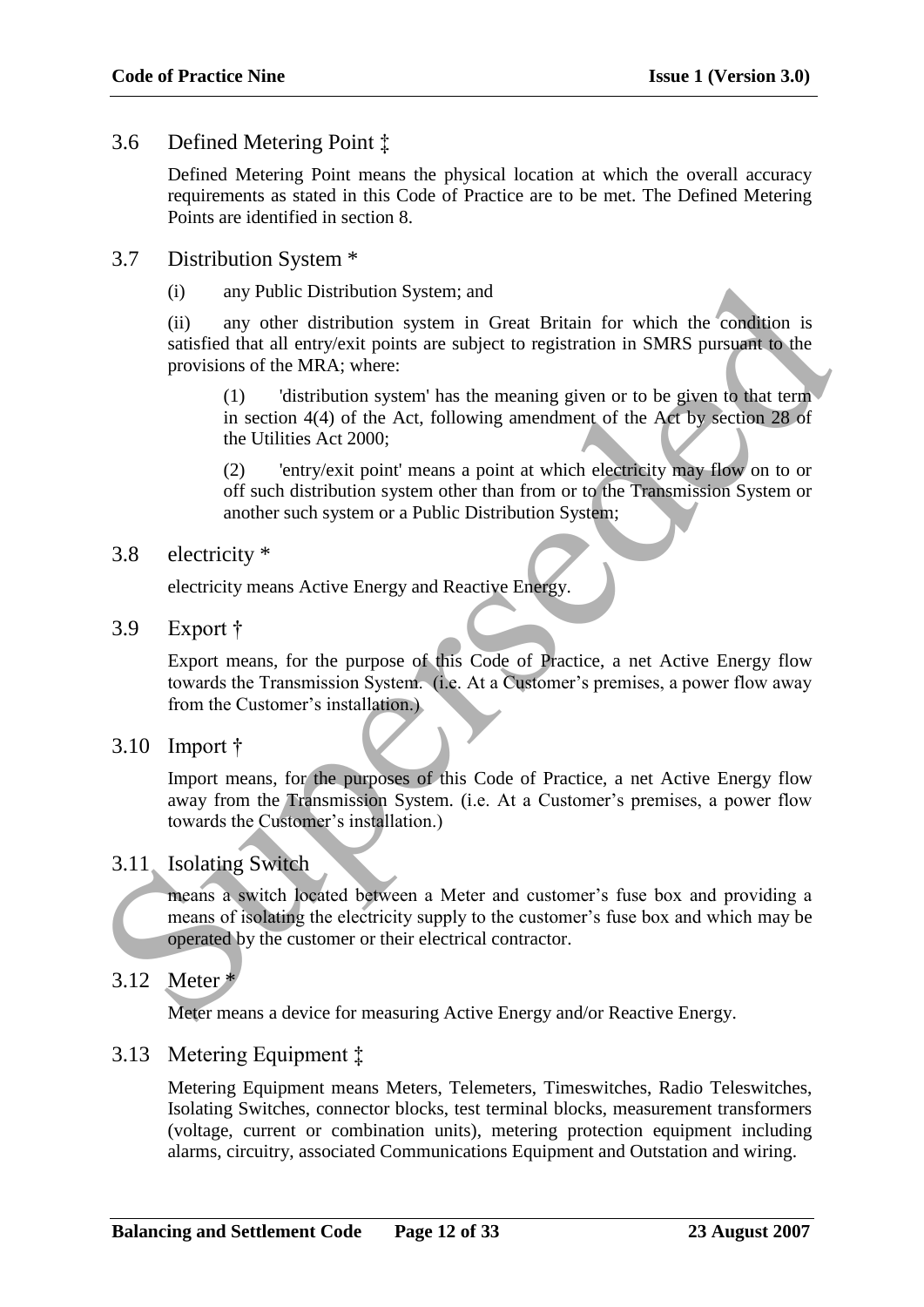## 3.14 Meter Register ‡

Meter Register means a device, associated with a Meter, from which it is possible to obtain a reading of the amount of Active Energy that has been supplied by a circuit.

3.15 Radio Teleswitch

means a timing device for tariff and/or load control purposes, utilising a time base derived from, and maintained by, a radio signal in accordance with specification BS 7647 (1993).

#### 3.16 Registrant \*

Registrant means in relation to a Metering System, the person for the time being registered in CMRS or (as the case may be) SMRS in respect of that Metering System pursuant to Section K of the Balancing and Settlement Code.

### 3.17 SVA Customer \*

means a person to whom electrical power is provided, whether or not that person is the provider of that electrical power; and where that electrical power is measured by a SVA Metering System.

## 3.18 Telemeter

means a combined Meter and Radio Teleswitch.

### 3.19 Timeswitch

means a timing device for tariff and/or load control purposes, utilising a time base derived from either mains frequency or an internal crystal controlled clock.

derived from, and maintained by, a radio signal in accordance with specification BS<br>
7647 (1993).<br>
Registrant means in relation to a Metering System, the person for the dme being<br>
registered in CMRS or (as the case may be)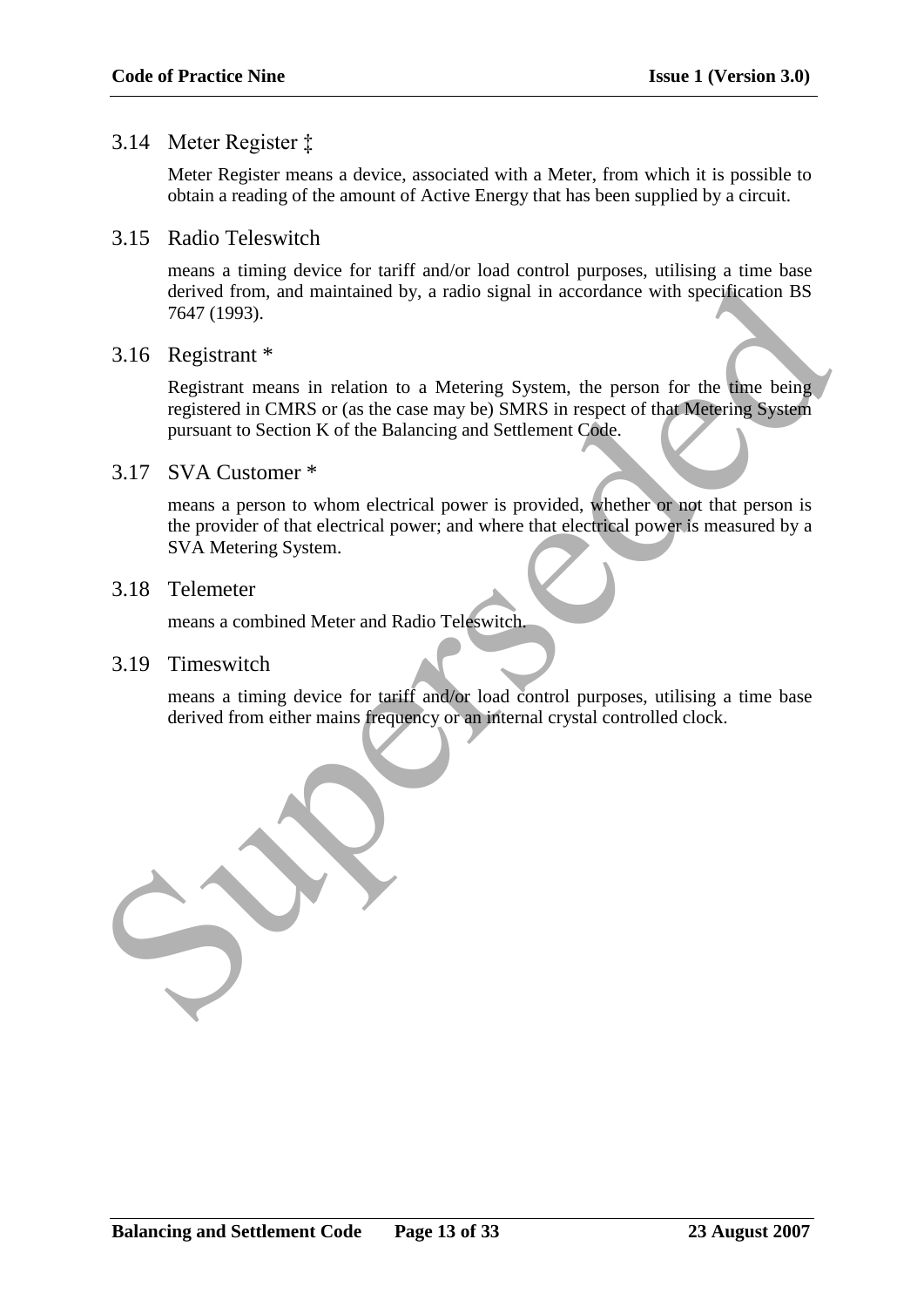# **4. MEASUREMENT CRITERIA – WHOLE CURRENT METERS**

4.1 Measured Quantities

See section 6.1.1 for a description of the acronyms M1 and M2.

- 4.1.1 Measured Quantities
	- (i) Import Active Energy (M1) in kWh.
	- (ii) Export Active Energy (M2) in kWh.

- 4.2 Accuracy Requirements
- 4.2.1 Type Test Requirements

- 4.2.2 Import Active Energy Accuracy Requirements (M1)
	- (i) Meter Accuracy

|       | (i)                                                               | Import Active Energy (M1) in kWh.                                                                                                                     |                                  |                 |
|-------|-------------------------------------------------------------------|-------------------------------------------------------------------------------------------------------------------------------------------------------|----------------------------------|-----------------|
|       | (ii)                                                              | Export Active Energy (M2) in kWh.                                                                                                                     |                                  |                 |
|       |                                                                   | Registers shall be provided in accordance with clause 6.3.1.                                                                                          |                                  |                 |
| 4.2   | <b>Accuracy Requirements</b>                                      |                                                                                                                                                       |                                  |                 |
| 4.2.1 |                                                                   | <b>Type Test Requirements</b>                                                                                                                         |                                  |                 |
|       |                                                                   | Meters shall be type tested in accordance with 4.2.6 and satisfy the requirements of<br>BS 7951:2000 or BS EN 62053:2003 as appropriate. <sup>2</sup> |                                  |                 |
| 4.2.2 |                                                                   | Import Active Energy Accuracy Requirements (M1)                                                                                                       |                                  |                 |
|       | (i)                                                               | Meter Accuracy                                                                                                                                        |                                  |                 |
|       |                                                                   | <b>CONDITION</b>                                                                                                                                      | <b>LIMIT OF ERRORS AT STATED</b> |                 |
|       |                                                                   |                                                                                                                                                       | <b>SYSTEM POWER FACTOR</b>       |                 |
|       |                                                                   | Current                                                                                                                                               | <b>Power Factor</b>              | Limits of Error |
|       | 100% $I_{max}$ * to 10% $I_b$ inclusive<br>$\mathbf{1}$<br>± 2.0% |                                                                                                                                                       |                                  |                 |
|       |                                                                   | * I <sub>max</sub> shall be rated at 80 amps or greater.                                                                                              |                                  |                 |
|       |                                                                   |                                                                                                                                                       |                                  |                 |



1

 $2^{2}$  For the purpose of separate Export Meters the LDSO system is to be regarded as the load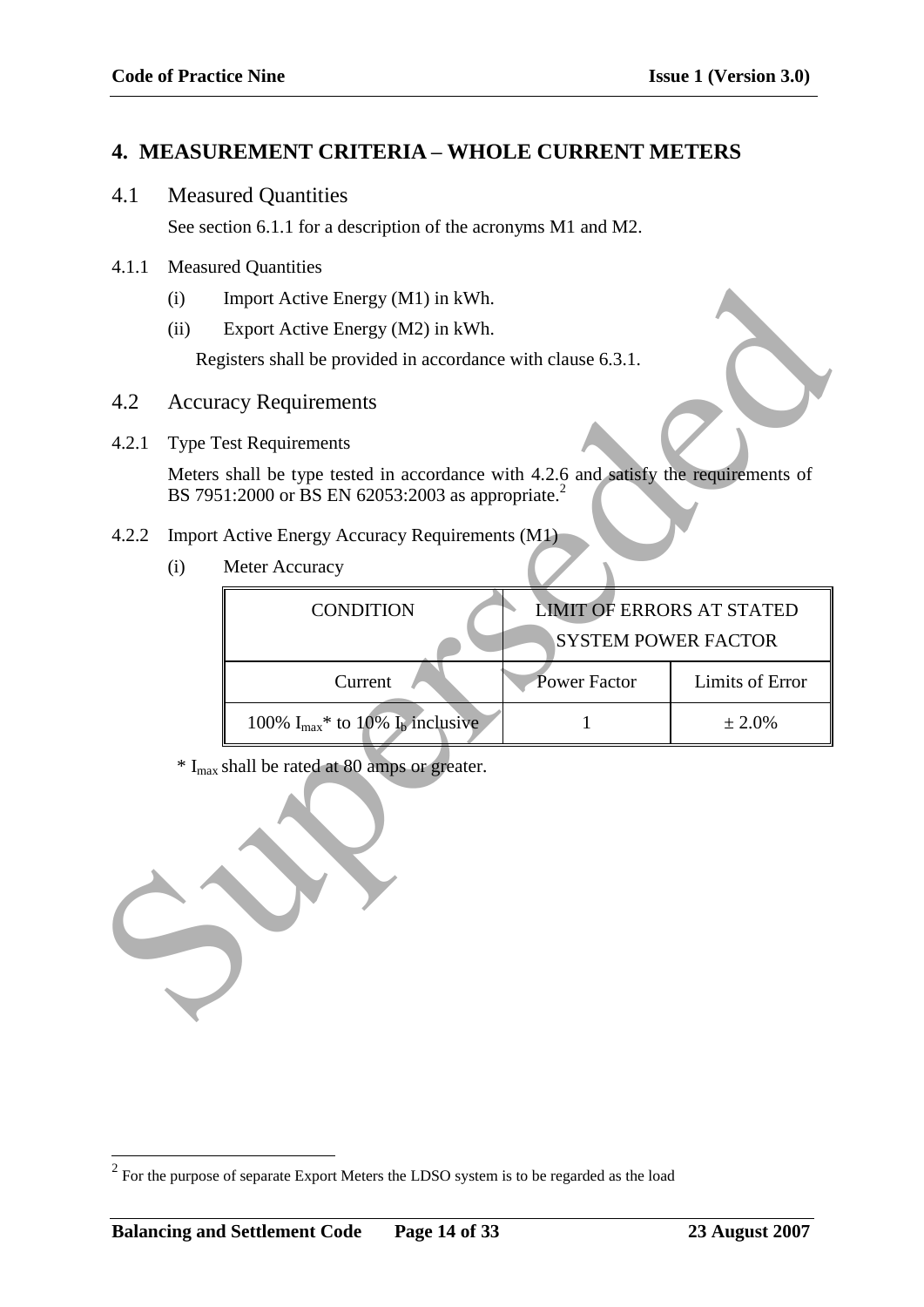## 4.2.3 Export Active Energy Accuracy Requirements (M2)<sup>3</sup>

(i) Meter Accuracy

|                                                                                                                                                                                              |                                                                                                                                                                                                                                                                                                         | <b>CONDITION</b>                                                                                                                       | <b>LIMIT OF ERRORS AT STATED</b> |                        |  |
|----------------------------------------------------------------------------------------------------------------------------------------------------------------------------------------------|---------------------------------------------------------------------------------------------------------------------------------------------------------------------------------------------------------------------------------------------------------------------------------------------------------|----------------------------------------------------------------------------------------------------------------------------------------|----------------------------------|------------------------|--|
|                                                                                                                                                                                              |                                                                                                                                                                                                                                                                                                         |                                                                                                                                        | <b>SYSTEM POWER FACTOR</b>       |                        |  |
|                                                                                                                                                                                              |                                                                                                                                                                                                                                                                                                         | Current                                                                                                                                | <b>Power Factor</b>              | <b>Limits of Error</b> |  |
|                                                                                                                                                                                              |                                                                                                                                                                                                                                                                                                         | 100% $I_{max}$ * to 10% $I_b$ inclusive                                                                                                | $\mathbf{1}$                     | $± 2.0\%$              |  |
|                                                                                                                                                                                              |                                                                                                                                                                                                                                                                                                         | * I <sub>max</sub> shall be rated at 80 amps or greater.                                                                               |                                  |                        |  |
| 4.2.4                                                                                                                                                                                        | Calibration                                                                                                                                                                                                                                                                                             |                                                                                                                                        |                                  |                        |  |
| Meters shall be calibrated to the limits of error prescribed in the Statutory Instrument<br>1998 No.1566; 'Electricity - The Meters (Certification) Regulations 1998', clause<br>$3(2)(c)$ . |                                                                                                                                                                                                                                                                                                         |                                                                                                                                        |                                  |                        |  |
| 4.2.5                                                                                                                                                                                        |                                                                                                                                                                                                                                                                                                         | In-service Accuracy limits                                                                                                             |                                  |                        |  |
|                                                                                                                                                                                              | The overall accuracy of the energy measurements at, or referred to, the Defined<br>Metering Point shall at all times be within the limits of error for in-service accuracy.                                                                                                                             |                                                                                                                                        |                                  |                        |  |
|                                                                                                                                                                                              |                                                                                                                                                                                                                                                                                                         | The overall in-service accuracy limits are $+2.5\%$ to $-3.5\%$ at any load at which the<br>Metering Equipment is designed to operate. |                                  |                        |  |
| 4.2.6                                                                                                                                                                                        |                                                                                                                                                                                                                                                                                                         | Type approval                                                                                                                          |                                  |                        |  |
|                                                                                                                                                                                              | Meters shall have been tested and received type approval in accordance with the<br>Statutory Instrument 1998 No.1565; 'The Meters (Approval of Pattern or<br>Construction and Manner of Installation) Regulations 1998, to a standard not less than<br>Class 2 applicable at the time of type approval. |                                                                                                                                        |                                  |                        |  |
|                                                                                                                                                                                              |                                                                                                                                                                                                                                                                                                         |                                                                                                                                        |                                  |                        |  |

### 4.2.4 Calibration

### 4.2.5 In-service Accuracy limits

### 4.2.6 Type approval



1

<sup>&</sup>lt;sup>3</sup> With balanced loads for polyphase meters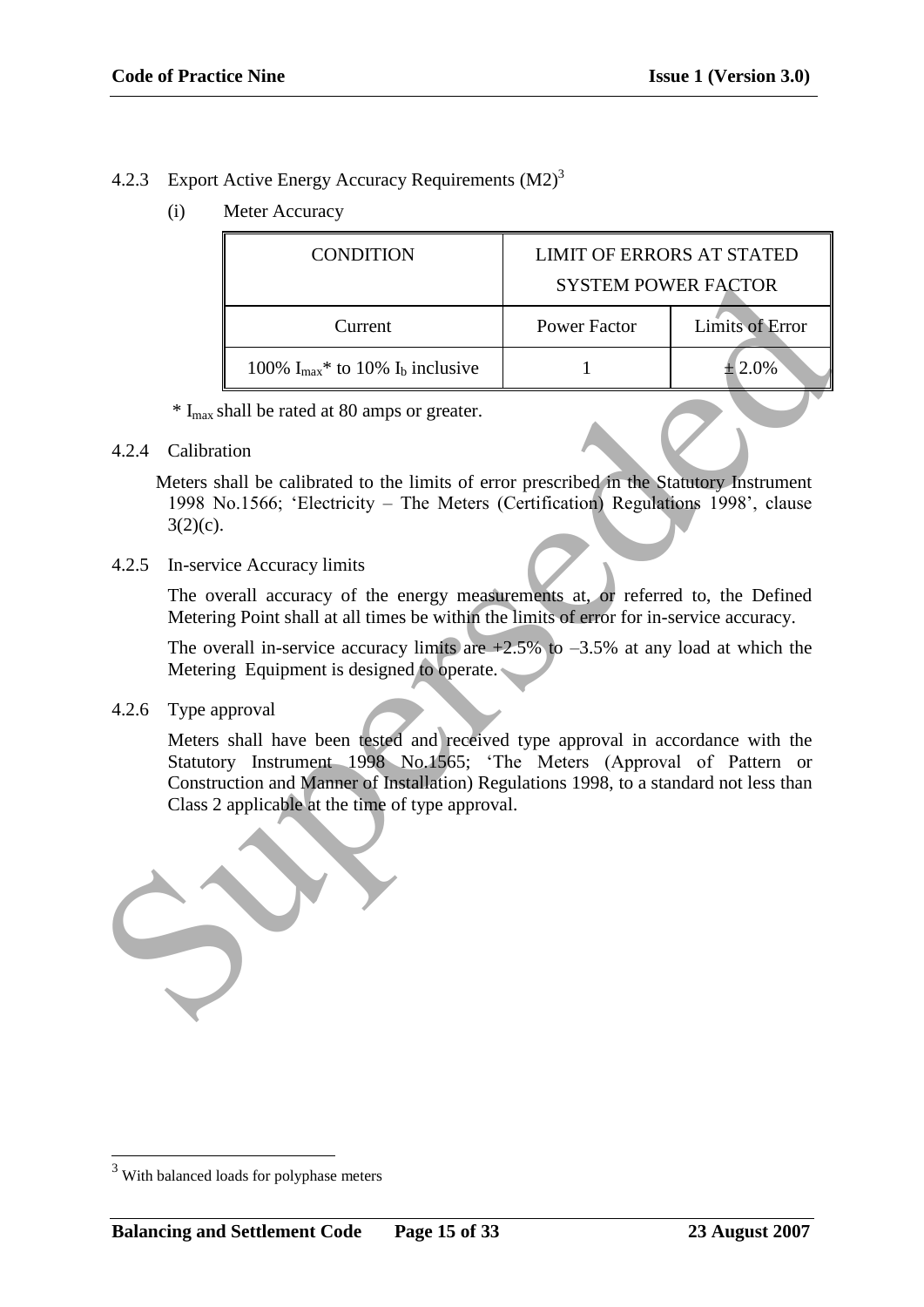## **5. MEASUREMENT CRITERIA – CURRENT TRANSFORMER OPERATED METERS**

## 5.1 Measured Quantities

See section 6.1.1 for a description of the acronyms M1 and M2.

### 5.1.1 Measured Quantities

- (i) Import Active Energy (M1) in kWh.
- (ii) Export Active Energy (M2) in kWh.

## 5.2 Accuracy Requirements

## 5.2.2 Import Active Energy Accuracy Requirements (M1)<sup>5</sup>

| 5.1.1 |                                                                | <b>Measured Quantities</b>                                                                                                                           |                                  |                 |
|-------|----------------------------------------------------------------|------------------------------------------------------------------------------------------------------------------------------------------------------|----------------------------------|-----------------|
|       | (i)                                                            | Import Active Energy (M1) in kWh.                                                                                                                    |                                  |                 |
|       | (ii)                                                           | Export Active Energy (M2) in kWh.                                                                                                                    |                                  |                 |
|       |                                                                | 5.2 Accuracy Requirements                                                                                                                            |                                  |                 |
| 5.2.1 |                                                                | <b>Type Test Requirements</b>                                                                                                                        |                                  |                 |
|       |                                                                | Meters shall be type tested in accordance with 4.2.6and satisfy the requirements of BS<br>7951:2000 or BS EN 62053:2003 as appropriate. <sup>4</sup> |                                  |                 |
| 5.2.2 |                                                                | Import Active Energy Accuracy Requirements (M1) <sup>5</sup>                                                                                         |                                  |                 |
|       | (i)                                                            | Meter Accuracy                                                                                                                                       |                                  |                 |
|       |                                                                | <b>CONDITION</b>                                                                                                                                     | <b>LIMIT OF ERRORS AT STATED</b> |                 |
|       |                                                                |                                                                                                                                                      | <b>SYSTEM POWER FACTOR</b>       |                 |
|       |                                                                | Current                                                                                                                                              | <b>Power Factor</b>              | Limits of Error |
|       | 100% $I_{max}$ to 5% $I_n$ inclusive<br>$\mathbf{1}$<br>± 2.0% |                                                                                                                                                      |                                  |                 |
|       |                                                                |                                                                                                                                                      |                                  |                 |

<sup>&</sup>lt;sup>4</sup> For the purpose of separate Export Meters the LDSO system is to be regarded as the load

<sup>5</sup> With balanced loads for polyphase meters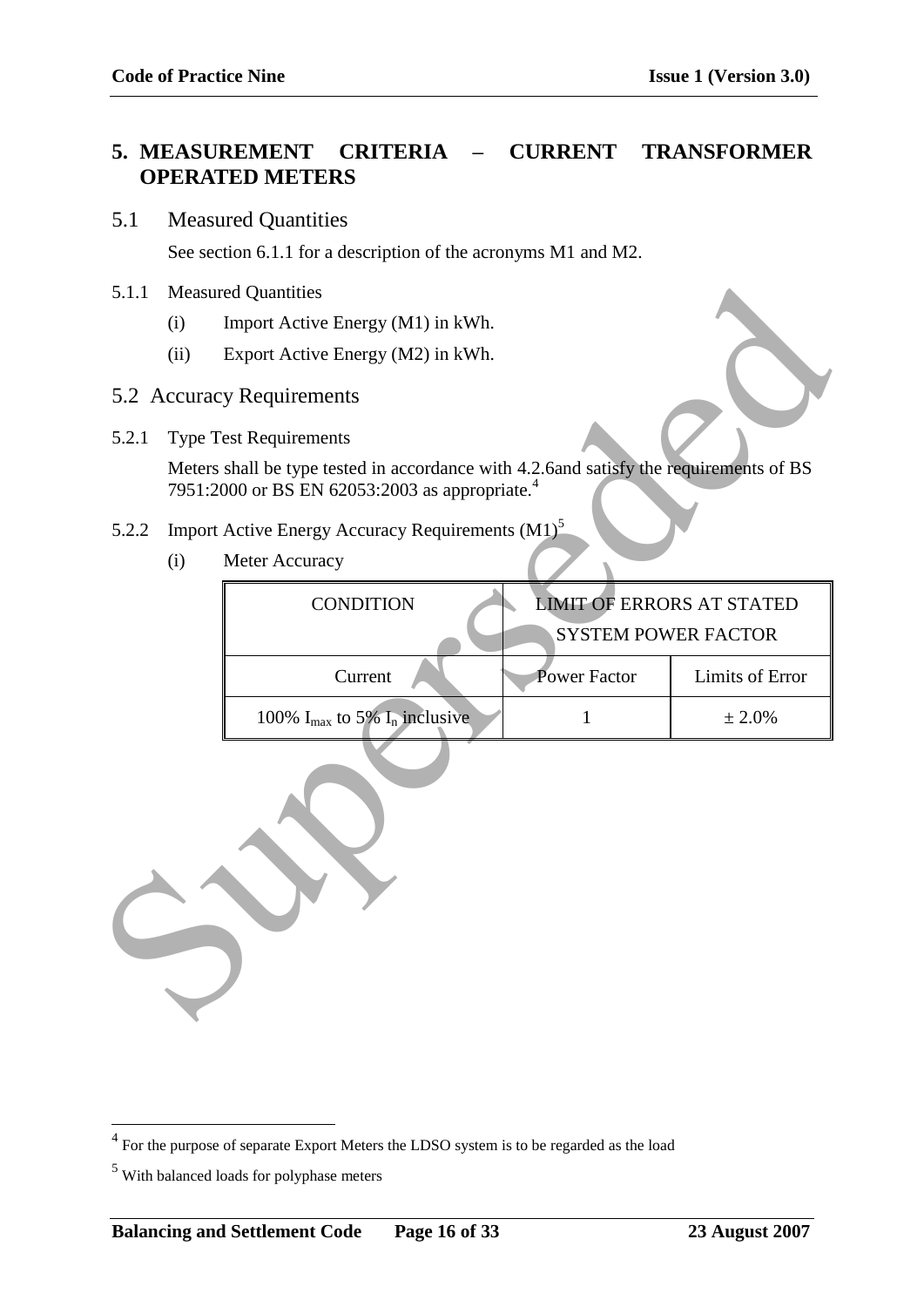## 5.2.3 Export Active Energy Accuracy Requirements (M2)

(i) Meter Accuracy

| <b>CONDITION</b>                            | <b>LIMIT OF ERRORS AT STATED</b><br><b>SYSTEM POWER FACTOR</b> |                        |
|---------------------------------------------|----------------------------------------------------------------|------------------------|
| Current                                     | Power Factor                                                   | <b>Limits of Error</b> |
| 100% $I_{\text{max}}$ to 5% $I_n$ inclusive |                                                                | 2.0%                   |

### 5.2.4 Calibration

Meters shall be calibrated to the limits of error prescribed in Statutory Instrument 1998 No.1566; "Electricity – The Meters (Certification) Regulations 1998", clause 7(2).

5.2.5 In-service Accuracy limits

The overall accuracy of the energy measurements at, or referred to, the Defined Metering Point shall at all times be within the limits of error for in-service accuracy.

The overall in-service accuracy limits are  $+2.5\%$  to  $-3.5\%$  at any load at which the Meter Equipment is designed to operate.

5.2.6 Voltage supply for Current Transformer operated Meters

A separately fused voltage supply shall be provided between the cut-out and the Current Transformer operated Meter. Where the Meters for M1 and M2 are separate, then only a single secondary fuse (2 or 6 amp) shall be fitted per phase to serve both Meters. No burden other than Metering Equipment shall be connected to the fused side of the voltage supply. The neutral conductor of the voltage supply to the Meter shall not be fused. SYSTEM POWER FACTOR<br>
Tower Factor Limits of Error<br>
100%  $I_{\text{max}}$  to 5%  $I_{\text{a}}$  inclusive<br>
1100%  $I_{\text{max}}$  to 5%  $I_{\text{b}}$  inclusive<br>
5.2.4 Calibration<br>
Meters shall be calibrated to the limits of error prescribed in St

5.2.7 Access to voltage supply and Meter terminals

Access to the voltage supply fuse(s) and Meter terminals shall only be possible by the breaking of a seal.

5.2.8 Current Transformers installed on new and existing circuits

Where circuits other than those newly installed, are to be metered to this Code of Practice and where the installed Current Transformers do not comply with the Class accuracies specified in clause 6.2, then such Current Transformers may be used providing the following requirements and those in clause 5.2.5 are met and that where subsequently an alteration to the Metering Equipment is carried out, new Current Transformer(s) shall be provided to meet the accuracy requirements specified in clause 6.2 below.

5.2.9 Access to Current Transformers

Access to both the primary and secondary sides of Current Transformers shall only be possible by the breaking of a seal. Where "open ring" Current Transformers are used,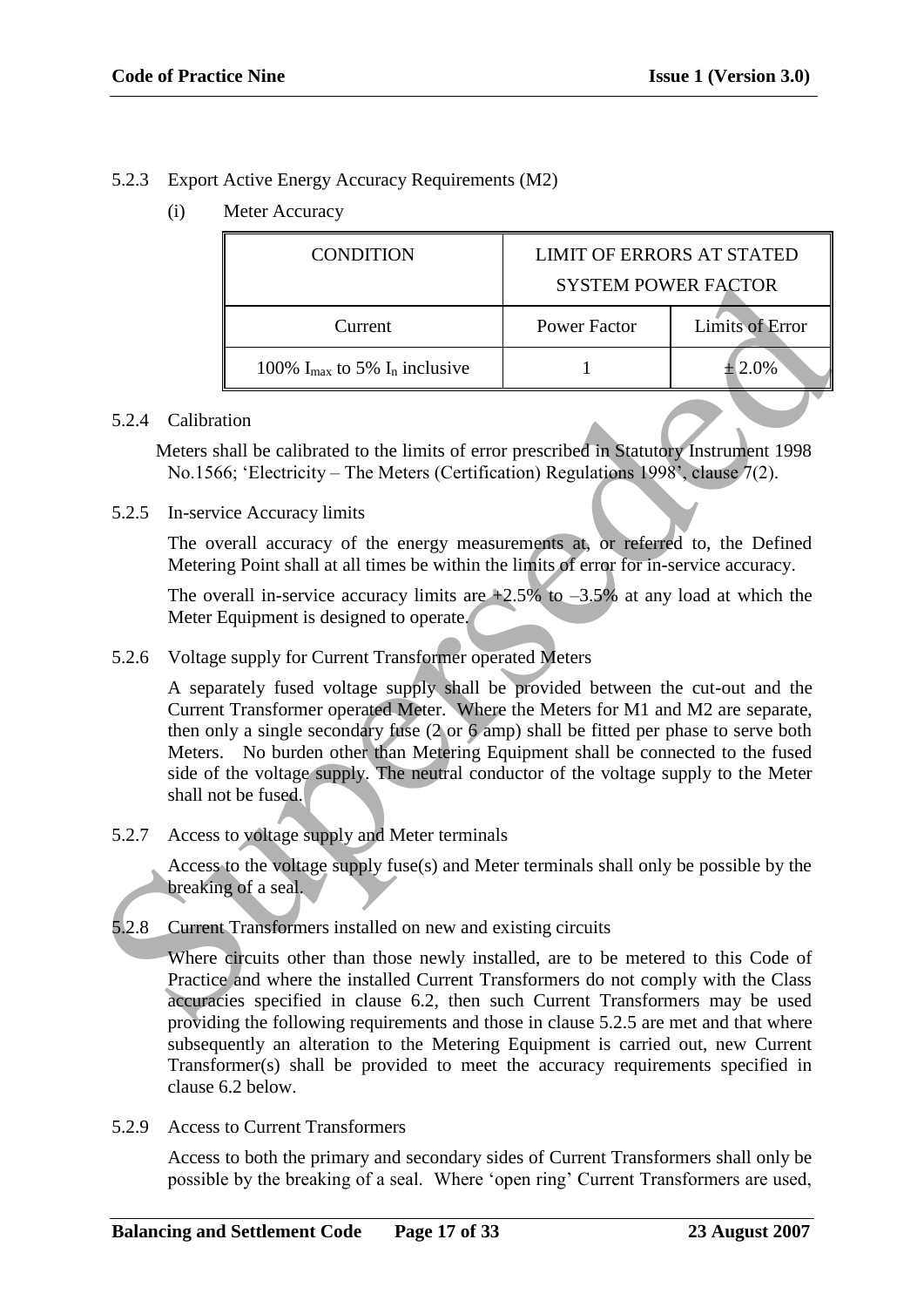measures shall be taken to prevent unauthorised access to the central aperture, such that no additional conductors may be passed through the aperture without the breaking of a seal.

#### 5.2.10 Type approval

Meters shall have been tested and received type approval in accordance with the Statutory Instrument 1998 No.1565; "The Meters (Approval of Pattern or Construction and Manner of Installation) Regulations 1998, to a standard not less than Class 2 applicable at the time of type approval. construction and Manner of Installation Regulations 1998, to a standard relications Class 2 applicable at the time of type approval.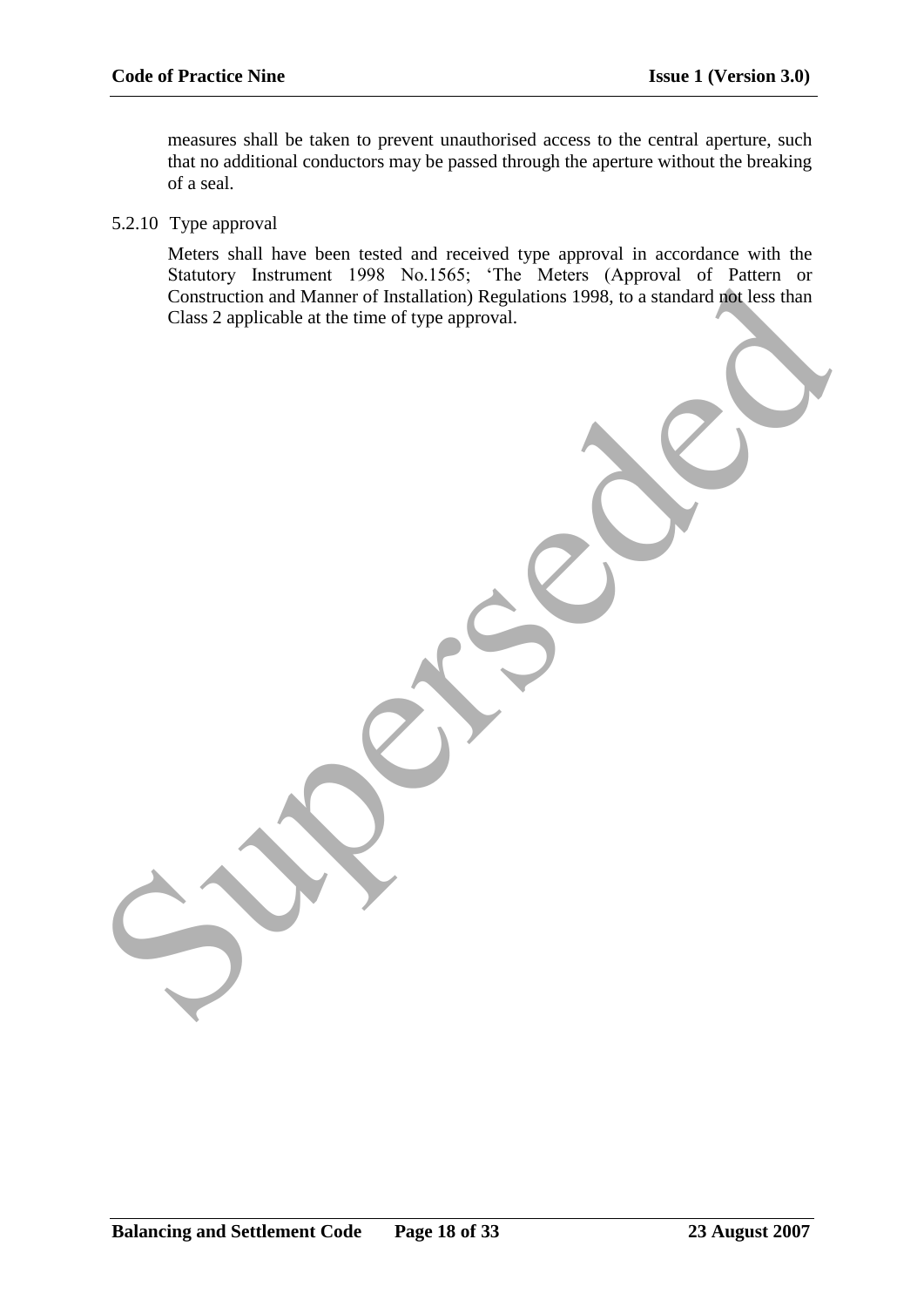## **6. METERING EQUIPMENT CRITERIA**

Metering Equipment shall be accommodated in a clean and dry environment.

For each circuit, other than one which is de-energised, the voltage supply to any Meters and Displays shall be connected such that it is normally energised to facilitate reading of the Meter Register(s).

#### 6.1 Meters

The Meters may be either static or induction disc types.

No register shall be permitted to decrement in the event of energy flow in an opposing direction.

For each circuit, Import Active Energy Meters (M1) shall be supplied which shall meet the requirements of BS 7856 and either BS EN 61036 Class 2 or BS EN 60521 Class 2 or BS 7951:2000.

Import Active Energy Meters (M1) provided for the metering of supplies to Customers shall be in accordance with Schedule 7 of the Electricity Act 1989.

For each circuit, Export Active Energy Meters (M2) shall be supplied which shall meet the requirements of BS 7856 and either BS EN 61036 Class 2 or BS EN 60521 Class 2 or BS 7951:2000.

Import and Export Active Energy Meters (M1 and M2) shall be configured such that the number of measuring elements is equal to or one less than the number of primary system conductors. These include the neutral conductor, and/or the earth conductor where system configurations enable the flow of zero sequence energy. The Meter and any Current Transformers shall be of a rating appropriate to the installation. 6.1 Meters<br>
The Meters may be either static or induction disc types.<br>
The Meters may be either static or induction disc types.<br>
No register shall be permitted to decrement in the event of energy Mov in an opposing<br>
direct

Where separate Meters are installed for Import and Export they shall be clearly identified and labelled accordingly.

Where the Import Active Energy Meter (M1) is a polyphase Meter the meter used for Export shall also be polyphase so that the net energy is measured in both cases.

#### 6.1.1 Metering configuration

Throughout this Code of Practice the Measurement Quantities have been identified by the simple acronyms M1 and M2.

M1 may be regarded as the measuring element(s) from which the Import Active Energy is derived and calculated.

M2 may be regarded as the measuring element(s) from which the Export Active Energy is derived and calculated.

In practice M1 and M2 may be the same measuring element(s), but recording power flows in opposite direction s.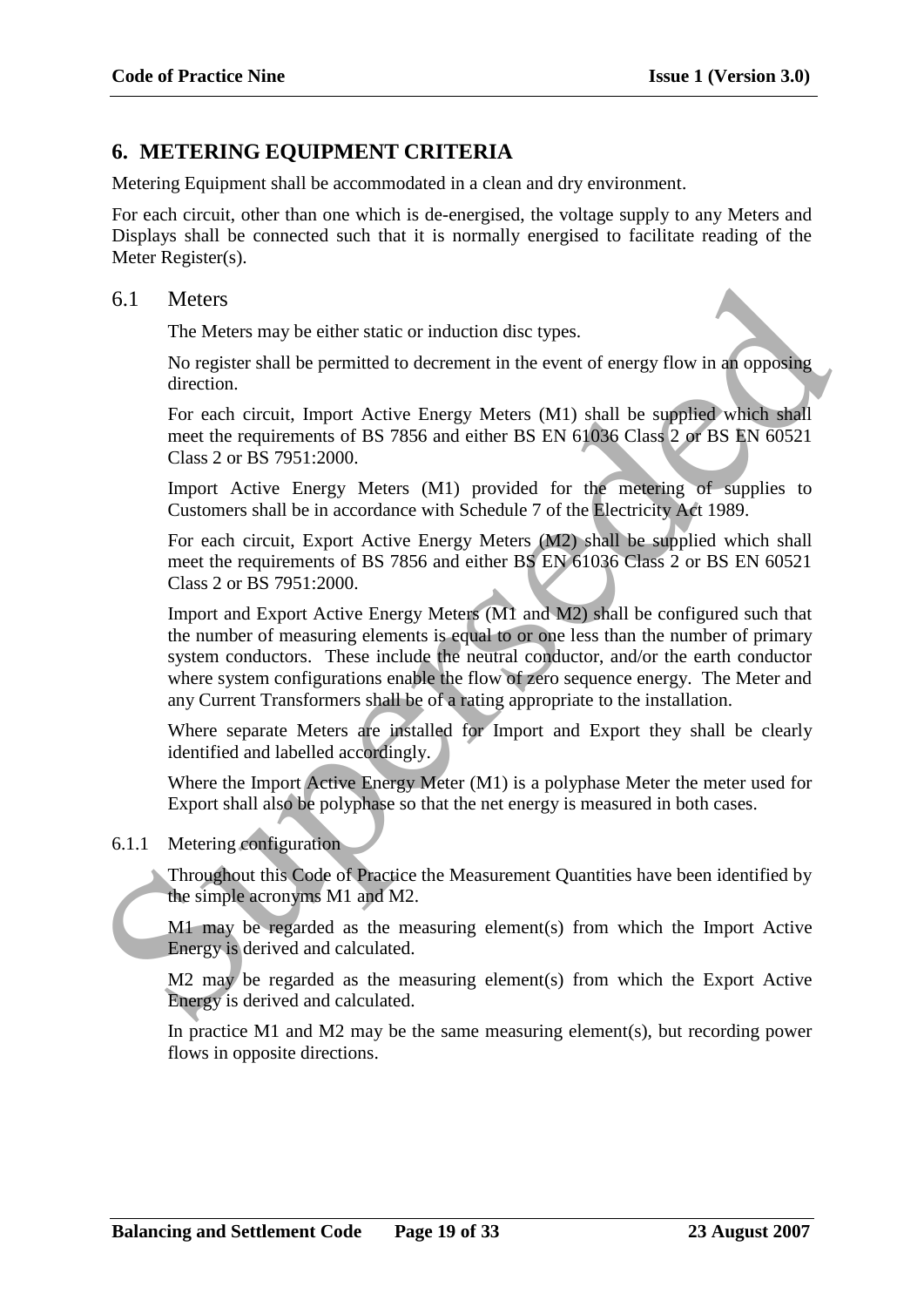Schematic diagram of a combined Import and Export Meter – Whole Current



## 6.2 Current Transformers

The term "Current Transformer" used in Section 5 does not preclude the use of other measuring techniques with a performance equal to that specified for such measurement transformers.

For each circuit where a Current Transformer is used, it shall meet the requirements set out below.

Where required, one set of Current Transformers to BS EN 60044-1:1999 with a minimum standard of accuracy to Class 0.5 shall be provided per circuit. Preferably the Current Transformers shall be dedicated for Settlement purposes, but the Current Transformers may be used for other purposes provided the overall accuracy requirements in clause 5.2.4 are met. Superior Control Transformer and the Superior Schess and predicted the base of other<br>
The term "Current Transformer" used in Section 5 does not predicte the tase of other<br>
measuring techniques with a performance equal to t

The total burden on each Current Transformer shall not exceed the rated burden of such Current Transformer.

The orientation of the Current Transformers shall be such that the P1 face is towards the Distribution Network.

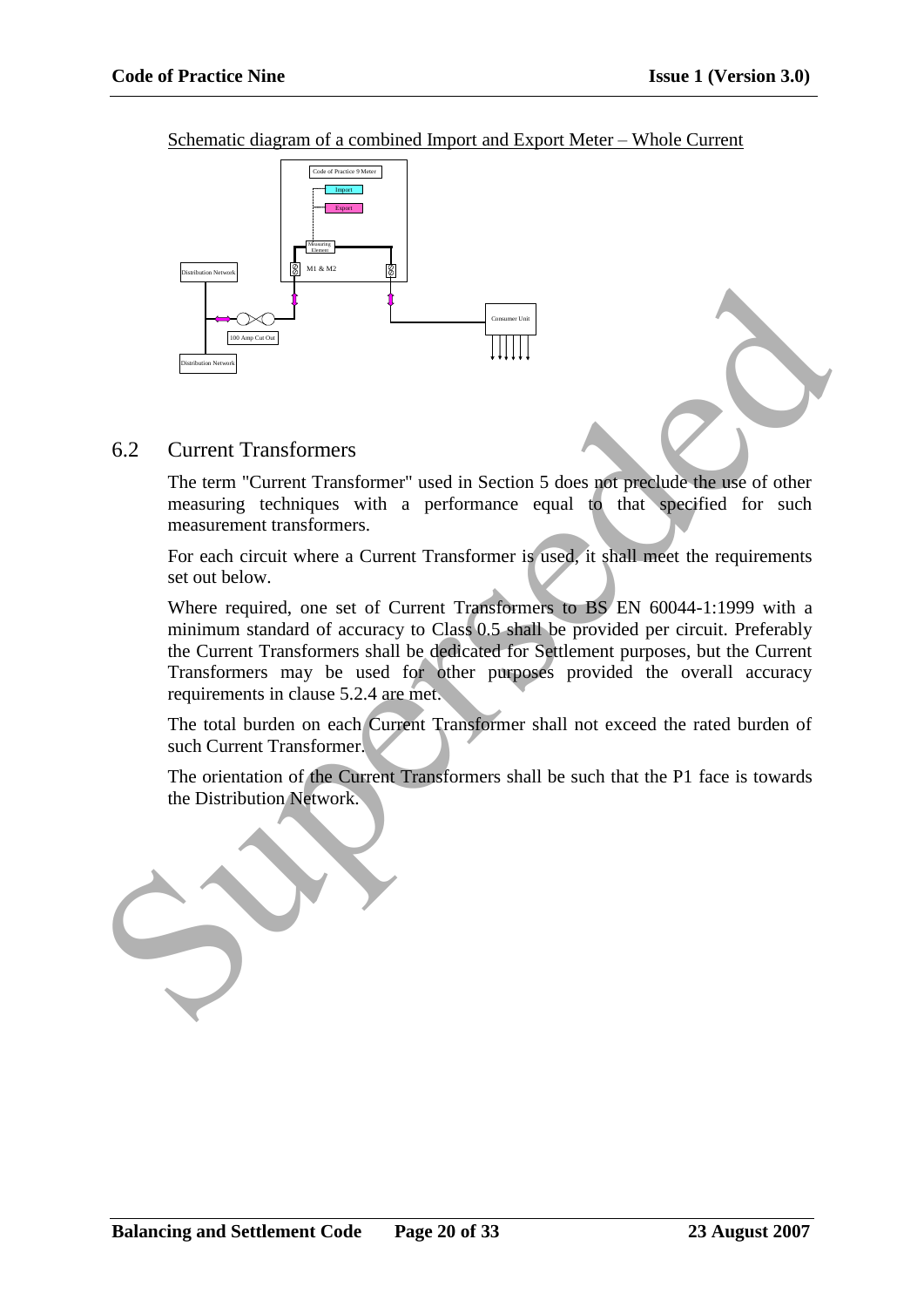## 6.3 Registers, Displays and Facilities

Either of the two methods for meeting the requirements of this Code of Practice may be employed, as indicated in clause 6.3.1 below.

#### 6.3.1 Meters and Telemeters

- (a) Import and Export rate registers for a combined Import and Export Meter shall be provided for:
	- (i) the total Import Active Energy and the total Export Active Energy measured by that Meter/Telemeter; and
	- (ii) each rate measured by a multi-rate Import and Export Active Energy Meter/Telemeter. The sum of such multi-rate registers shall be equal<sup>6</sup> to the total Import and Export Active Energy measured by that Meter/Telemeter.

Note: Where more than one rate register is employed per Energy flow, a total register need not be provided for that Energy flow.

- (b) Import and Export rate registers for separate Import and Export Meters shall be provided and sum of all rate register advances shall be equal<sup> $\gamma$ </sup> to the total Import and total Export Active Energy measured by that Meter/Telemeter.
- 6.3.2 Displays

1

The Metering Equipment shall display the Import and Export Active Energy in kWh for each register utilised on the Meter (not necessarily simultaneously).

All currently active registers shall be identifiable. All other registers utilised by the applicable tariff shall be displayed.

Each register shall be clearly identified by a two digit ID in accordance with the Table below. Where a Meter does not provide a two digit ID an indication showing its conversion to the following Table shall be affixed to the Meter.



<sup>&</sup>lt;sup>6</sup> Allowance shall be made for fractions of kWh measured by each register, not being included in the total Import or Export Active Energy calculation.

 $<sup>7</sup>$  Allowance shall be made for fractions of kWh measured by each register, not being included in the total</sup> Import or Export Active Energy calculation.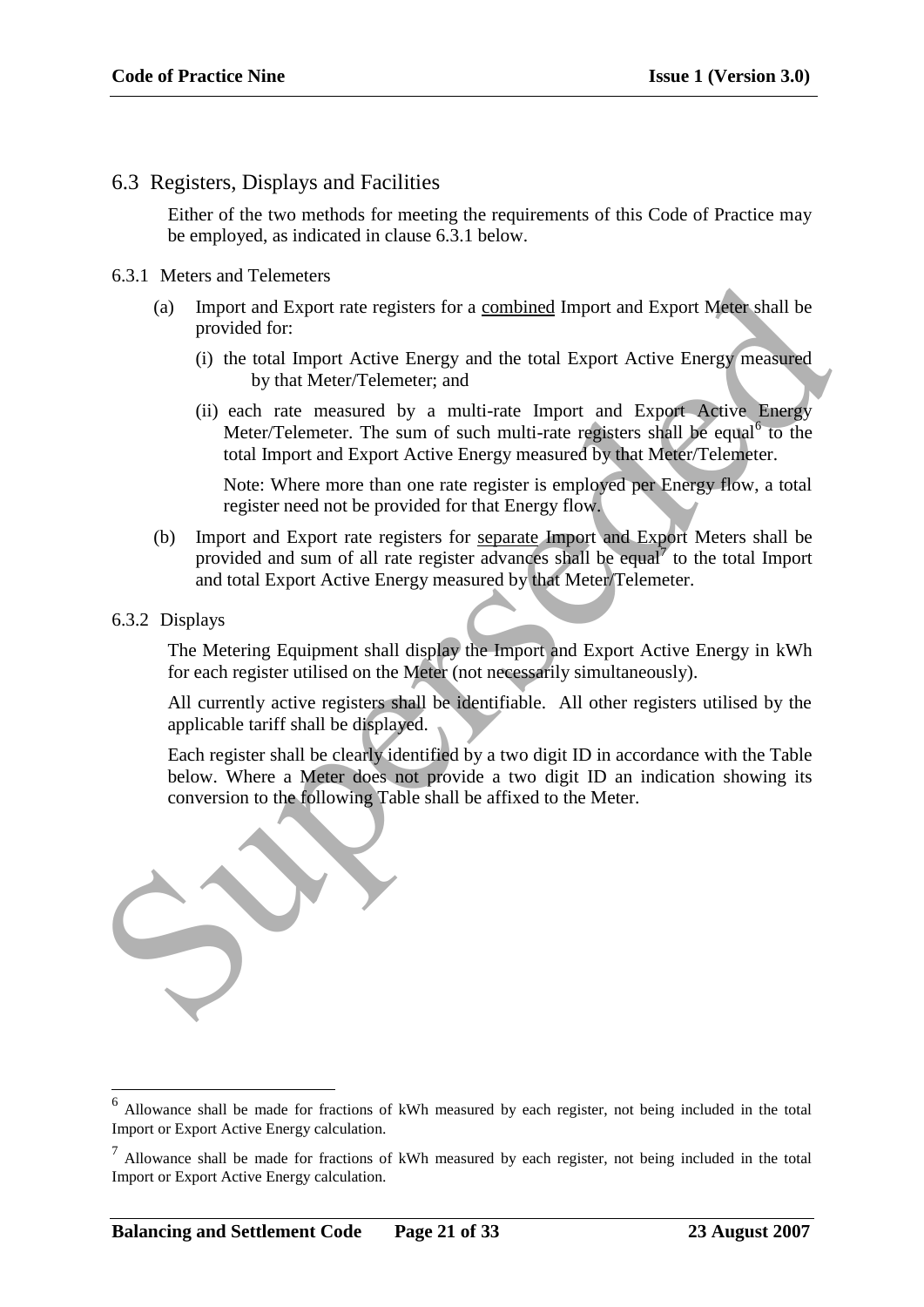Display Register Function and Rate Identifiers

**Block allocation** 

| <b>Register ID</b><br><b>Blocks</b> | <b>Function</b>                                  |
|-------------------------------------|--------------------------------------------------|
| 00 to $098$                         | Date, Time, Serial Number<br>and other functions |
| 10 to 19                            | Electricity (Import)                             |
| 20 to 29                            | Electricity (Export)                             |
| 30 to 39                            | Future use                                       |
| 40 to 49                            | Future use                                       |
| 50 to 59                            | Future use                                       |
| 60 to 69                            | Future use                                       |
| 70 to 79                            | Future use                                       |
| 80 to 89                            | Future use                                       |
| 90 to 99                            | Future use                                       |

## Rate Identifiers Block 00 to 09

|                    | and other functions                                                |  |
|--------------------|--------------------------------------------------------------------|--|
| 10 to 19           | Electricity (Import)                                               |  |
| 20 to 29           | Electricity (Export)                                               |  |
| 30 to 39           | Future use                                                         |  |
| 40 to 49           | Future use                                                         |  |
| 50 to 59           | Future use                                                         |  |
| 60 to 69           | Future use                                                         |  |
| 70 to 79           | Future use                                                         |  |
| 80 to 89           | Future use                                                         |  |
| 90 to 99           | Future use                                                         |  |
|                    | Rate Identifiers Block 00 to 09                                    |  |
| <b>Register ID</b> | <b>Function</b>                                                    |  |
| 00                 | Serial Number <sup>8</sup>                                         |  |
|                    | Printed on Meter case and within any electronic data transmission. |  |
| 01 <sup>9</sup>    | Current date (dd-mm-yy)                                            |  |
| 02 <sup>9</sup>    | Current time (hh:mm:ss) GMT                                        |  |
| 03                 | Future use                                                         |  |
| 04                 | Future use                                                         |  |
| 05                 | <b>Future use</b>                                                  |  |
| 06 <sub>1</sub>    | Future use                                                         |  |
| 07                 | Future use                                                         |  |
| 08                 | Future use                                                         |  |
| 09                 | Future use                                                         |  |
|                    |                                                                    |  |

Rate Identifiers Block 10 to 19

## **Register ID Function**

<sup>&</sup>lt;sup>8</sup> Provision shall be made for a Serial Number length of 16 characters.

 $9^9$  Current Date and Time shall be displayed where appropriate.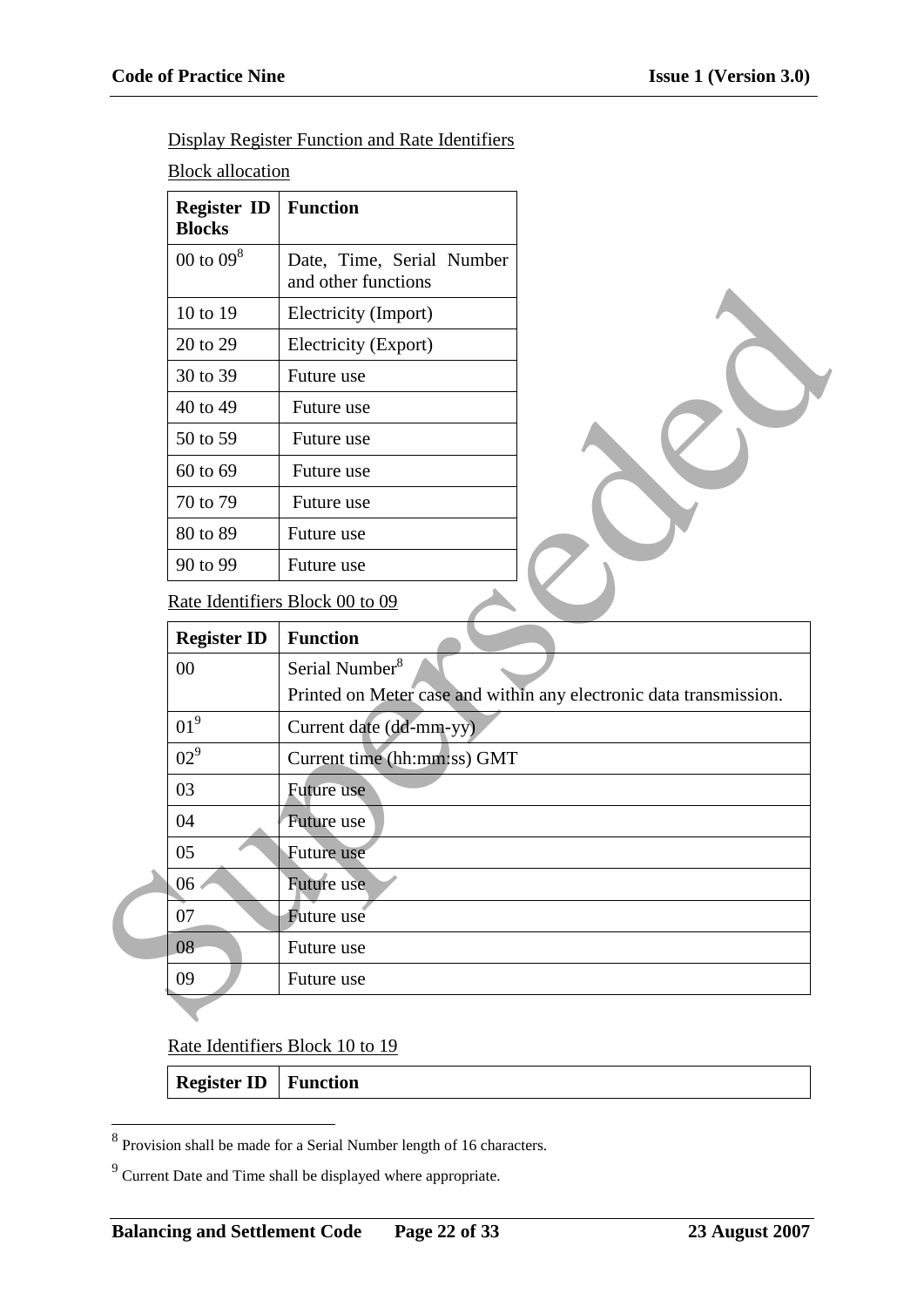| <b>Register ID</b> | <b>Function</b>              |
|--------------------|------------------------------|
| 10                 | <b>Total Import Register</b> |
| 11                 | Rate 1 Import Register       |
| 12                 | Rate 2 Import Register       |
| 13                 | Rate 3 Import Register       |
| 14                 | Rate 4 Import Register       |
| 15                 | Rate 5 Import Register       |
| 16                 | Rate 6 Import Register       |
| 17                 | Rate 7 Import Register       |
| 18                 | Rate 8 Import Register       |
| 19                 | Rate 9 Import Register       |

| Rate 4 Import Register          |
|---------------------------------|
|                                 |
| Rate 5 Import Register          |
| Rate 6 Import Register          |
| Rate 7 Import Register          |
| Rate 8 Import Register          |
| Rate 9 Import Register          |
| Rate Identifiers Block 20 to 29 |
| <b>Function</b>                 |
| <b>Total Export Register</b>    |
| Rate 1 Export Register          |
| Rate 2 Export Register          |
| Rate 3 Export Register          |
| <b>Rate 4 Export Register</b>   |
| <b>Rate 5 Export Register</b>   |
| Rate 6 Export Register          |
| <b>Rate 7 Export Register</b>   |
| <b>Rate 8 Export Register</b>   |
|                                 |
| Rate 9 Export Register          |
|                                 |

Timeswitches and internal Meter time clocks, where required, shall be set as close as reasonably practical to the time standard required by the Supplier"s tariff requirements.

The rate switching times for the Import registers shall be capable of independent control of the rate switching times for the Export registers.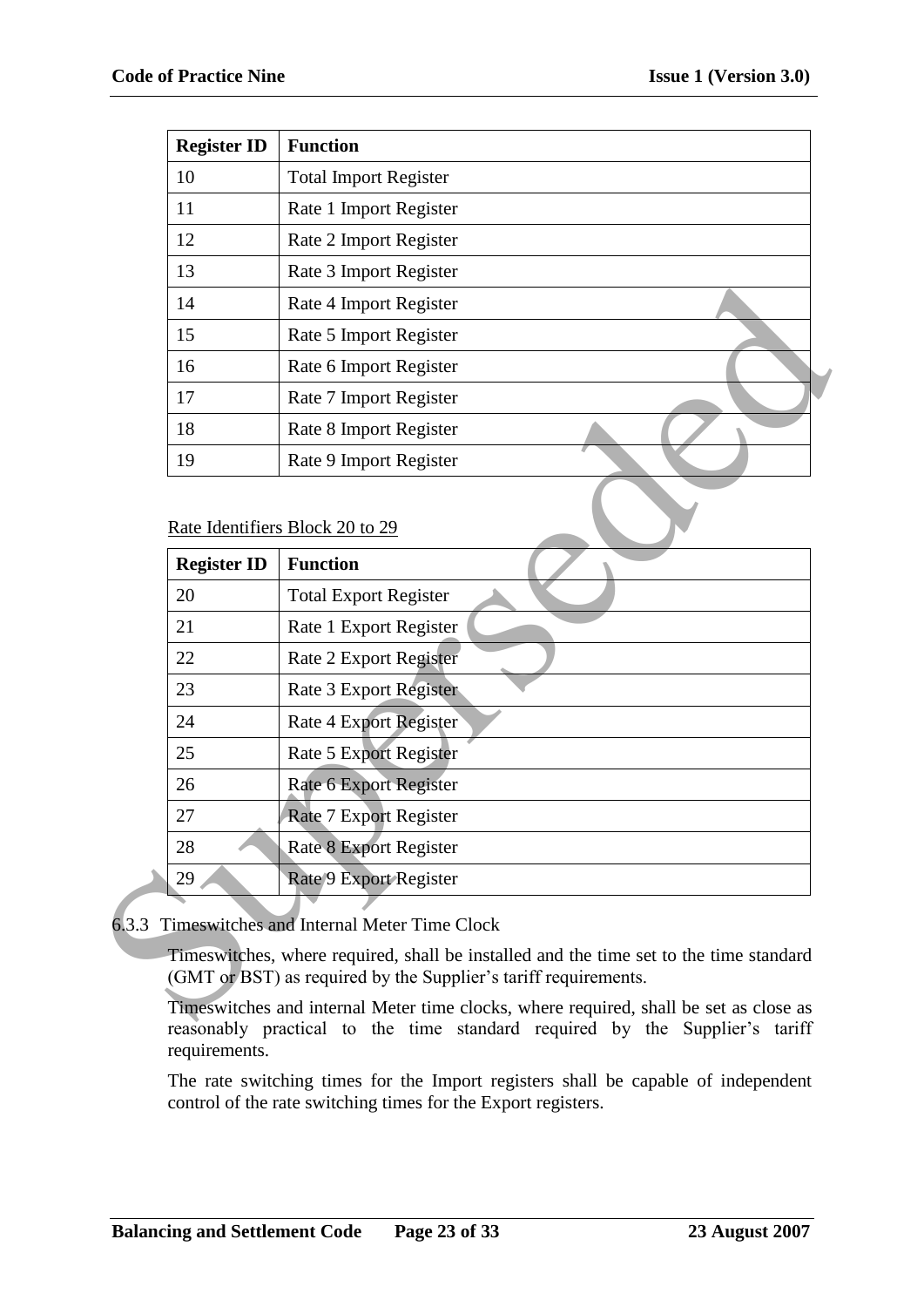### 6.3.4 Teleswitches

Teleswitches, where required, shall be installed and set to the appropriate Application/User/Group Code in accordance with the Supplier's tariff requirements.

Provision shall be made for different Group Codes to be assigned to the Import and Export registers.

6.3.5 Time keeping accuracy

Timeswitches shall be maintained to an accuracy of  $\pm 2$  hours.

6.3.5 Time keeping accuracy<br>Timeswitches shall be maintained to an accuracy of #2 hours.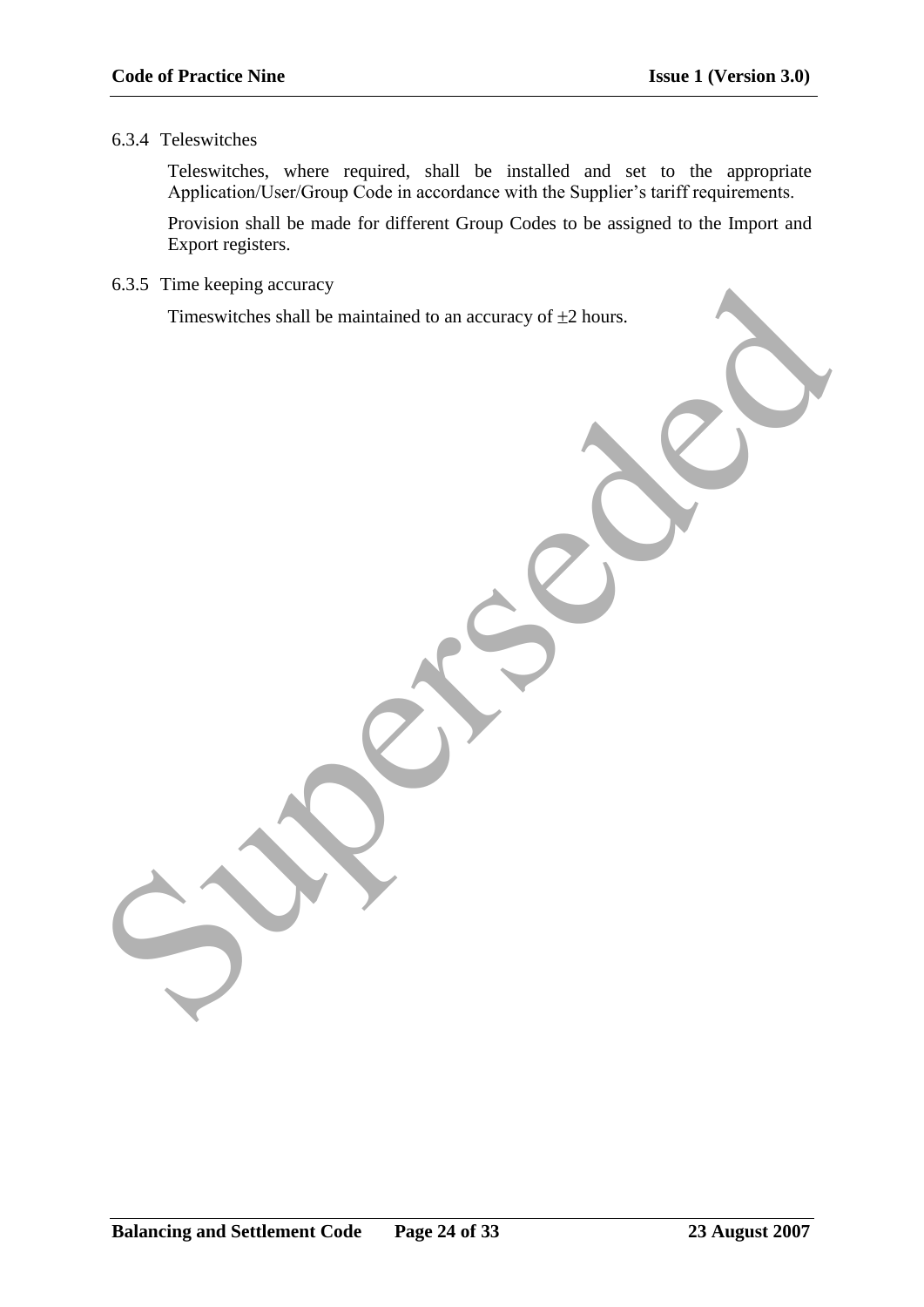## **7. INSTALLATION OF METERS**

# 7.1 BSC Qualification<sup>10</sup> requirements

A Supplier is required by the Balancing and Settlement Code only to use Qualified Persons for the purposes of providing meter operation services. Full details of the procedure are available in BSCP537 from the Balancing and Settlement Code Website " www.elexon.co.uk ".

## 7.2 Meter Operation Code of Practice Agreement (MOCOPA) requirements

MOCOPA covers the installation, operation and maintenance of Metering Equipment by Meter Operator Agents. It identifies the safety and technical requirements relevant to meter operation, and the interface between a Meter Operator Agent and a Distribution System Operator. It specifies the requirements for both the Metering Business and field staff as appropriate. Website " www.elexon.co.uk ".<br>
T.2 Mcter Operation Code of Practice Agreement (MOCOPA) requirements<br>
MOCOPA overste installation, operation and maintenance of Meeting Equipment<br>
by Meter Operation Agreem is a therefore bet

The principles within MOCOPA form the basis of good practice for meter installation, operation and maintenance at any site that is connected, either to a Distribution System or to any other network.

A party's compliance with MOCOPA is regulated and policed by the Registration Authority $11$ .

## 7.3 Appropriate Seals

<u>.</u>

All SVA Customers Metering Equipment shall be sealed in accordance with Appendix 8 and 9 of the Meter Operation Code of Practice Agreement and any applicable BSCP.

 $10$  Following the implementation of P197 on 23 August 2007, all new applicants will be subject to the new Qualification process set out in BSCP537. However, any applicants that have started, but have not yet completed, the Accreditation process under BSCP531 should continue according to the process, before being deemed as Qualified on completion. As a result, there will be a nine month transitional period where BSCP531 will exist alongside BSCP537. From 23 May 2008, BSCP531 will be withdrawn.

 $11$  The Registration Authority is defined within MOCOPA.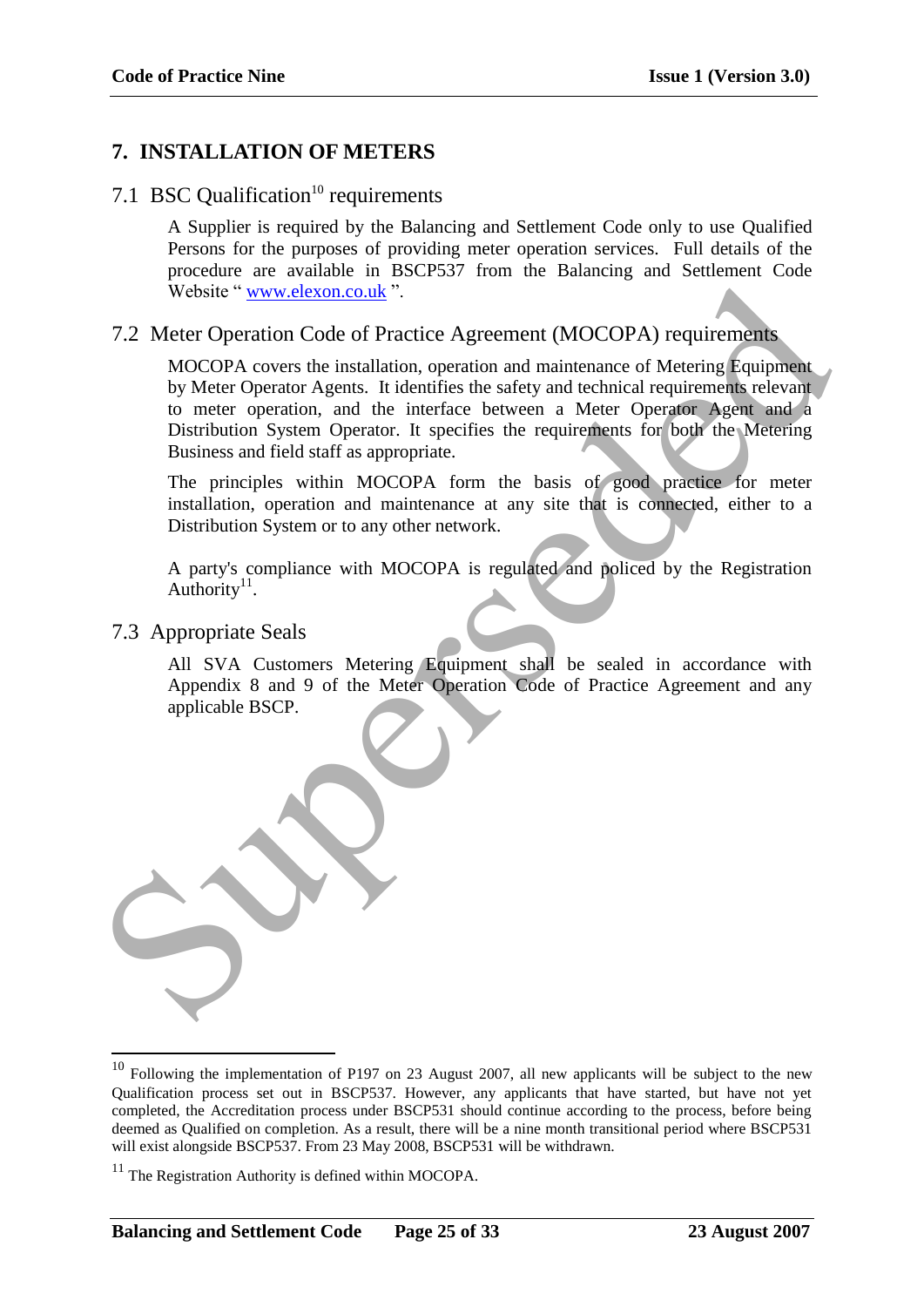# **8. DEFINED METERING POINTS AND POINT OF SUPPLY**

## 8.1 Responsibilities

8.1.1 Distribution System Operator Responsibilities

The Distribution System Operator is responsible for the service cable and the cut-out.

8.1.2 Meter Operator Agent Responsibilities

The Meter Operator Agent shall install the Meter/s.

The conductors between the cut-out and the input terminals of the Meter shall be installed by, and be the responsibility of, the Meter Operator Agent.

The conductors between the Meter"s outgoing terminals and the consumer unit will be part of the SVA Customer"s installation but the responsibility of the Meter Operator Agent for connection.

- 8.2 Multi-rate Whole Current Meter where the SVA Customer's installation does not directly connect with the installed Meter(s).
- 8.2.1 Installations with an Isolating Switch

Where an installation has an additional Meter, a timeswitch, teleswitch, or external isolating switch, then the Meter Operator Agent shall install these items. Also, the interconnecting wiring between the items up to the last item of equipment, for example an isolating switch or Meter before the 'consumer unit', would be installed and maintained by the Meter Operator Agent. However, any wiring between the final item of equipment and the 'consumer unit' would be part of the SVA Customer's installation. 1.2 Meter Operator Agent Responsibilities<br>
The Meter Operator Agent shall install the Meter's.<br>
The conductors between the cut-out and the input terminals of the Meter shall be<br>
installed by, and be the responsibility of,

Note:

The diagrams in this section of the Code of Practice are single phase examples only. These diagrams should not be taken as definitive wiring diagrams for any installation.

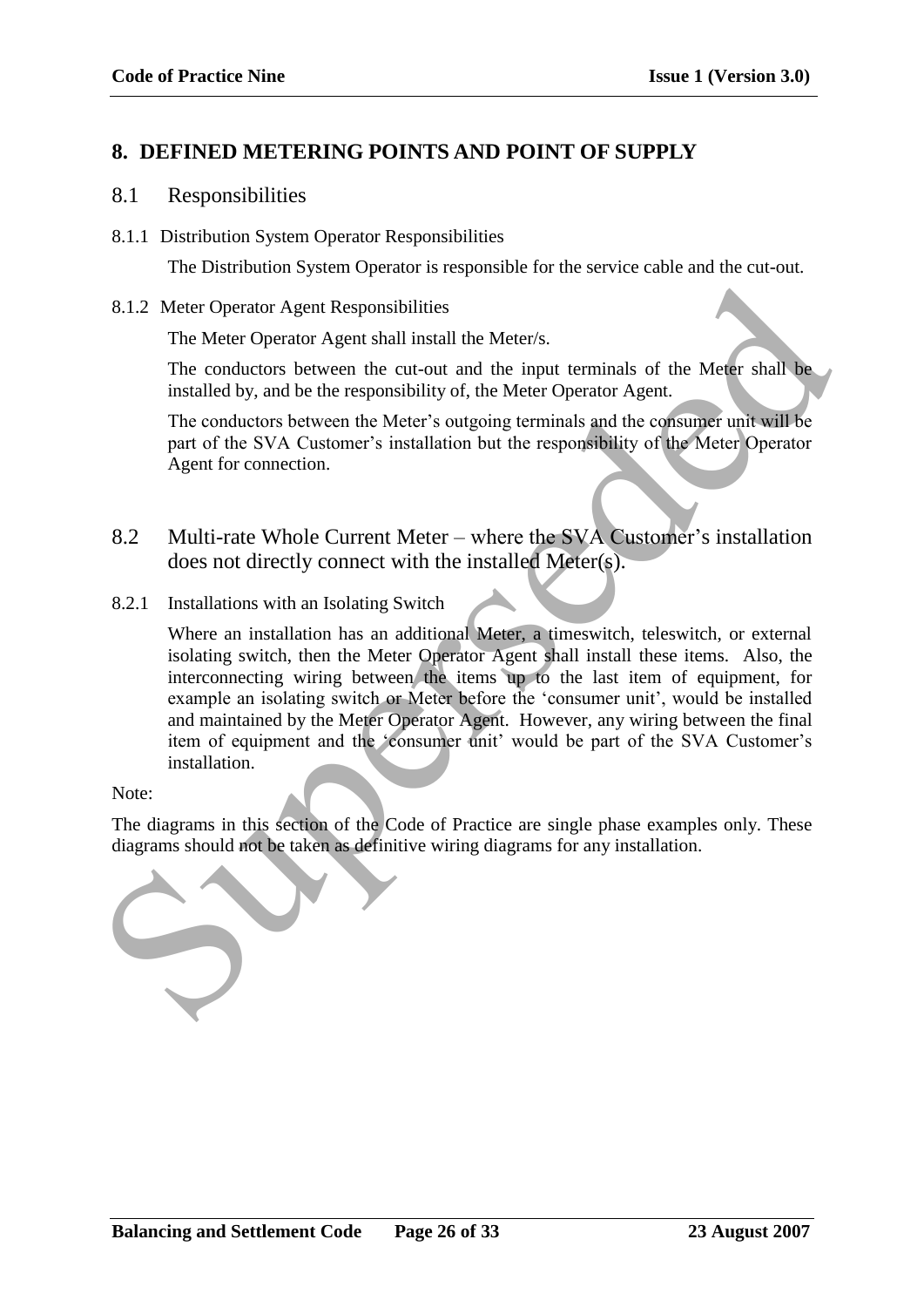### **Multi-rate Whole Current installation with a combined M1 and M2 Meter with Isolating Switches**

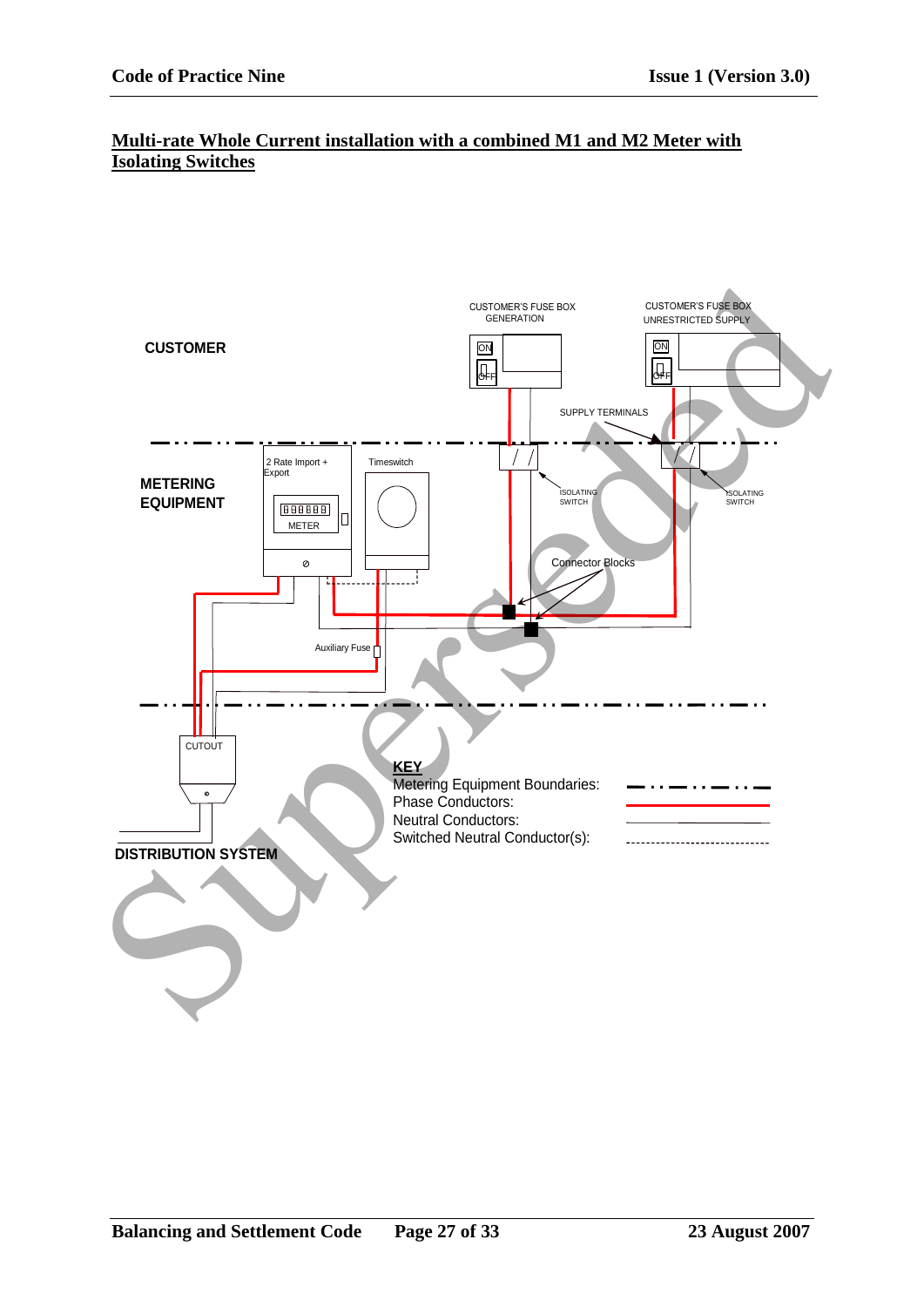### **Multi-rate Whole Current installation with separate M1 and M2 Meters with Isolating Switches**

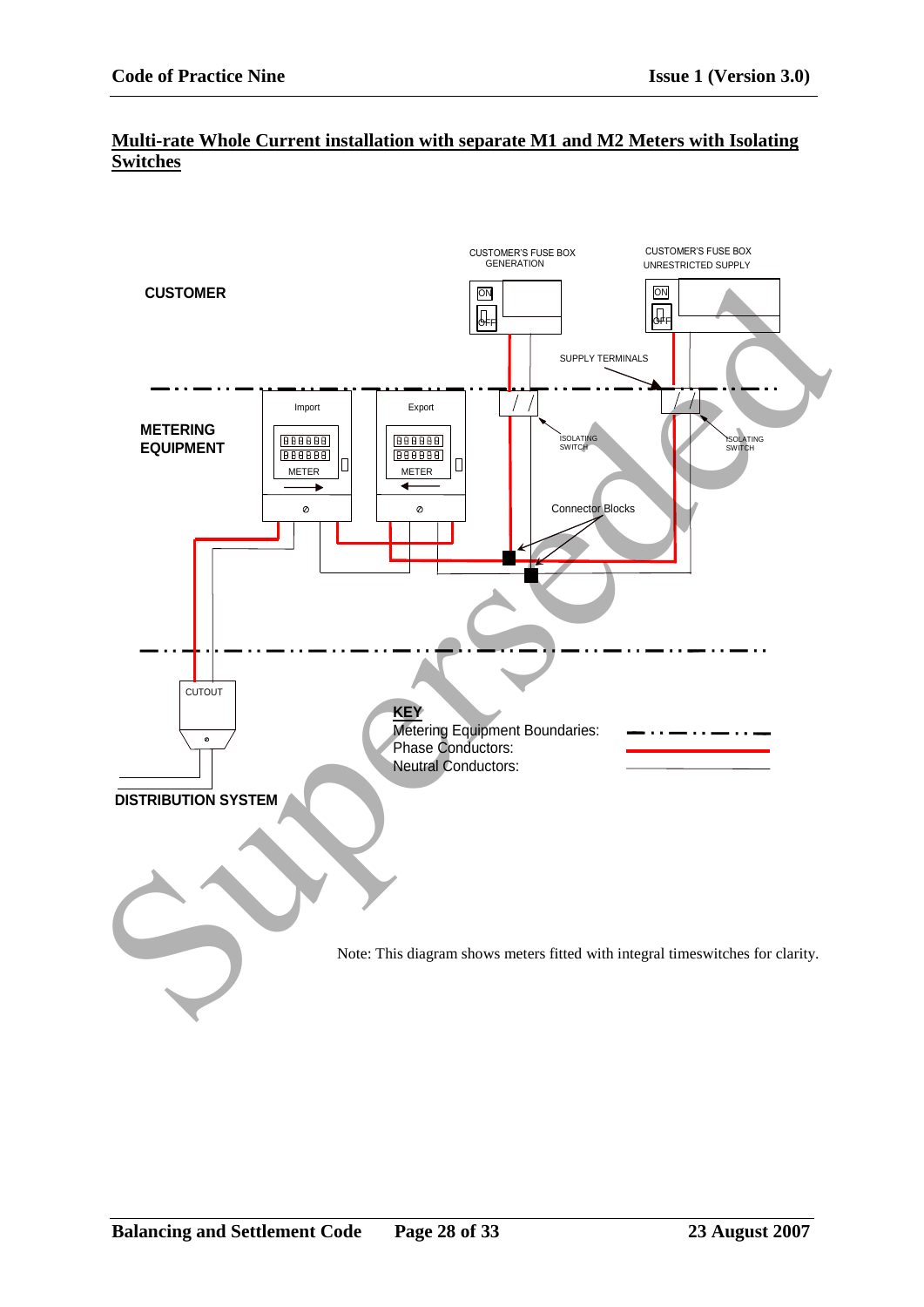

## **Multi-rate Whole Current Meter with Isolating Switches and controlled Load**

## 8.3 Other Requirements

8.3.1 Anti Fraud Devices

Where considered necessary by the Supplier, anti-fraud devices such as security blocks fitted between the cut-out and the meter, and plastic bubbles would be supplied and fitted by the Meter Operator Agent.

8.3.2 Outside Meter Cabinets

An outside meter cabinet will normally be considered the Customer's property and their responsibility to replace in the event of it being damaged.

### 8.3.3 High Risers and Laterals

Where the metering is situated within a communal metering area the risers are normally privately owned.

Where the metering is situated in the individual flats then the risers are normally owned by the Distribution System Operator.

## 8.4 Current Transformer Operated Metering Equipment

8.4.1 Provision of Test and Isolation facilities

For the purposes of meter connection by the Meter Operator Agent, the Current Transformers, meter panel, associated multicore cable, test/isolating facilities and voltage fuses will be provided by the Distribution System Operator or a contractor nominated by the SVA Customer.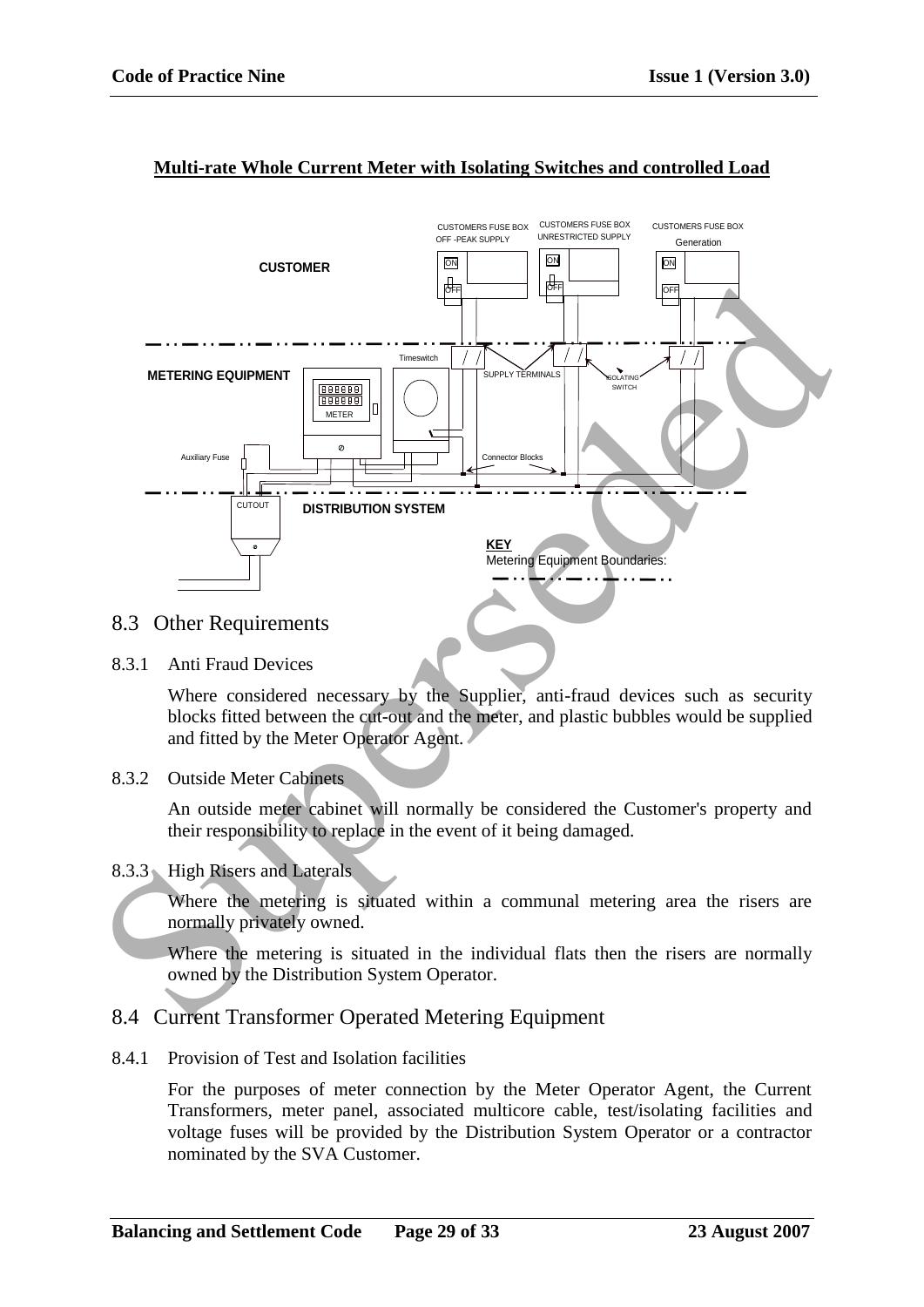8.4.2 Interface between Meter Operator Agent and Distribution System Operator

In normal circumstances the Meter Operator Agent to Distribution System Operator interface point will be the outgoing connections from the test/isolating facilities and the metering panel voltage fuses.

8.4.3 SVA Customer cabling

The cabling from the Distributor System Operator's cut-out or main fuse, through Current Transformers and into a SVA Customer"s main switch is the property of the SVA Customer.

The cabing from the Distributor System Operator's cut-out or main fruse, through of the Current Transionners and into a SVA Customer's main switch is the property of the SVA Customer.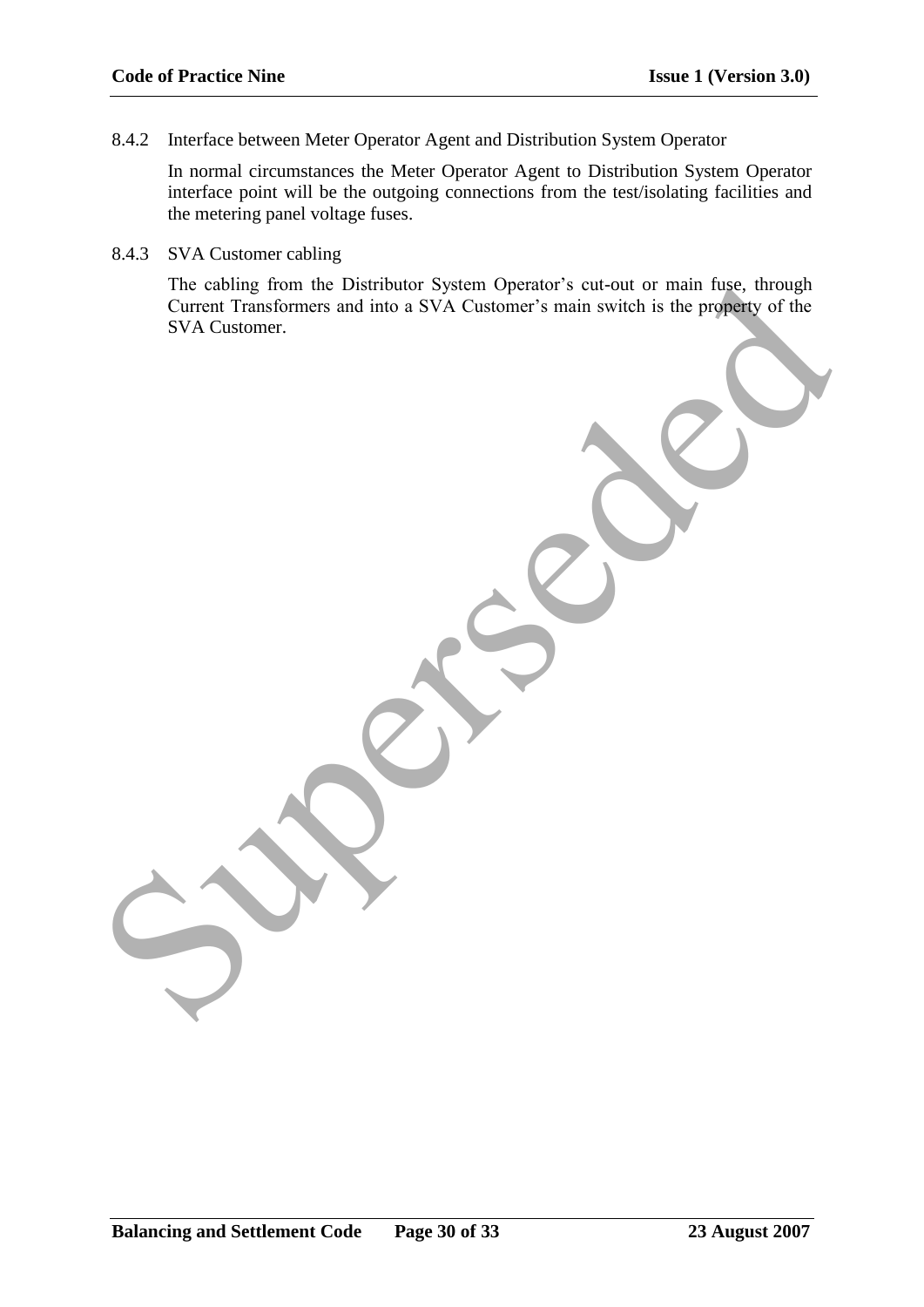## **Current Transformer Operated Metering Equipment**

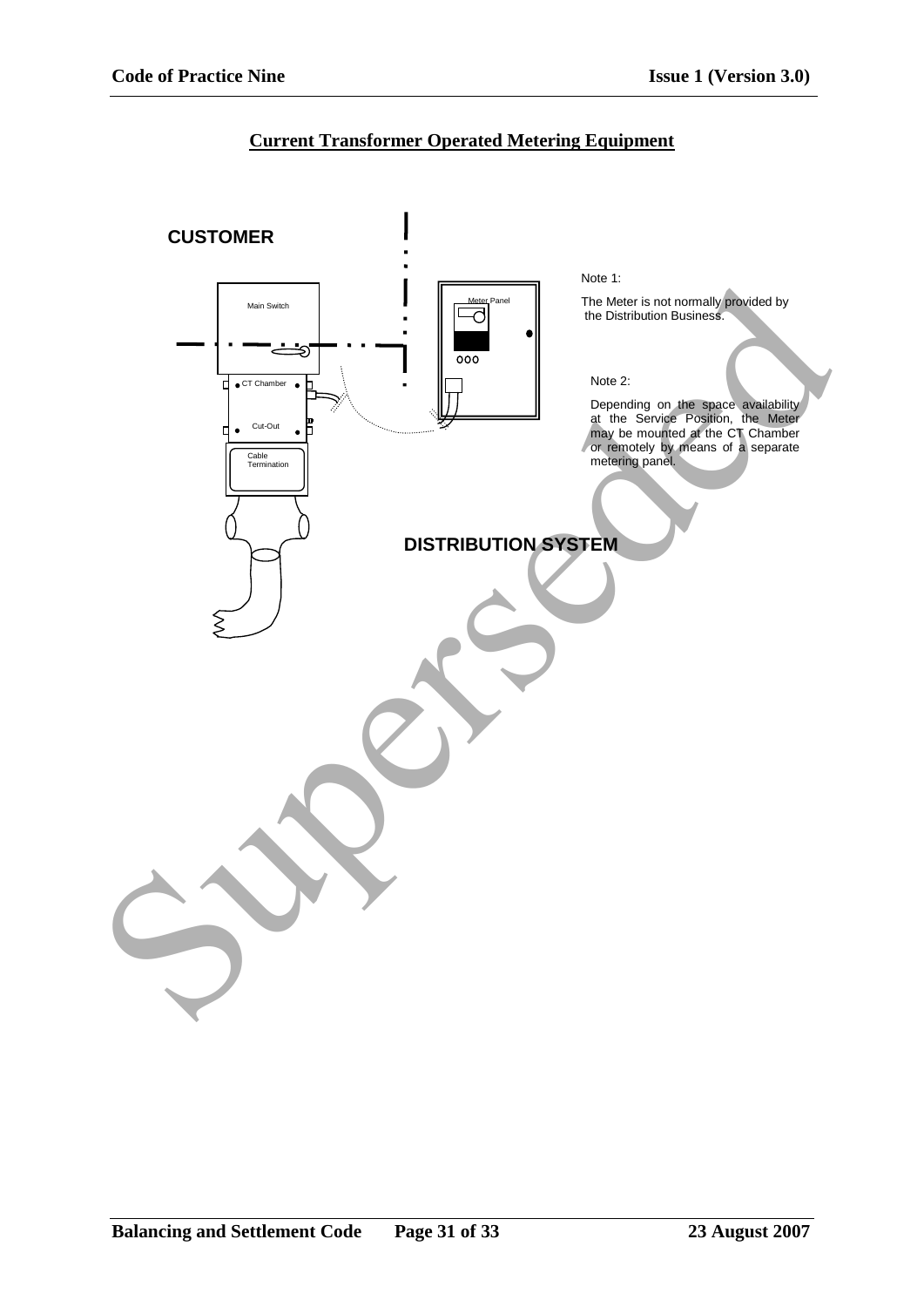# **9. PROVISION OF METERING EQUIPMENT**

The table below is for guidance on the provision and responsibility of selected items in any particular installation.

The term Equipment Owner (EO) has been used to identify the party responsible for providing the item of Meter Equipment or associated / ancillary equipment.

#### **Table defining responsibilities for various items of Metering Equipment**

| Note:- Not all items in the following table will be present in all installations.                           |                                   |                                            |  |  |  |
|-------------------------------------------------------------------------------------------------------------|-----------------------------------|--------------------------------------------|--|--|--|
| <b>Table defining responsibilities for various items of Metering Equipment</b>                              |                                   |                                            |  |  |  |
| <b>Item</b>                                                                                                 | <b>Provider of</b><br>equipment   | <b>Field work</b><br><b>Responsibility</b> |  |  |  |
| (A)<br><b>All installations</b>                                                                             |                                   |                                            |  |  |  |
| Service cable                                                                                               | <b>LDSO</b>                       | <b>LDSO</b>                                |  |  |  |
| <b>High Risers and Laterals</b>                                                                             | EO or landlord                    | <b>LDSO</b>                                |  |  |  |
| Cut-out                                                                                                     | <b>LDSO</b>                       | <b>LDSO</b>                                |  |  |  |
| Main fuses (cut-out fuses)                                                                                  | <b>LDSO</b>                       | LDSO or MOA*                               |  |  |  |
| Circuit Breaker (or equivalent) (for larger<br>installations)                                               | <b>LDSO</b>                       | LDSO or MOA*                               |  |  |  |
| Meter / Telemeter                                                                                           | EO                                | <b>MOA</b>                                 |  |  |  |
| Timeswitch                                                                                                  | EO                                | <b>MOA</b>                                 |  |  |  |
| Teleswitch                                                                                                  | EO                                | <b>MOA</b>                                 |  |  |  |
| <b>Whole current installations</b><br><b>(B)</b>                                                            |                                   |                                            |  |  |  |
| Cables: cut-out to meter                                                                                    | EO                                | <b>MOA</b>                                 |  |  |  |
| Cables: from meter to SVA Customer<br>owned switchgear                                                      | <b>SVA</b><br>Customer/contractor | $MOA^*$ to connect                         |  |  |  |
| Isolating switch                                                                                            | EO                                | <b>MOA</b>                                 |  |  |  |
| <b>Connector blocks</b>                                                                                     | EO                                | <b>MOA</b>                                 |  |  |  |
| Cables: between meter and other EO<br>supplied apparatus or between other<br>items of EO supplied apparatus | EO                                | <b>MOA</b>                                 |  |  |  |
| <b>Revenue Protection equipment</b>                                                                         | Supplier/EO                       | <b>MOA</b>                                 |  |  |  |